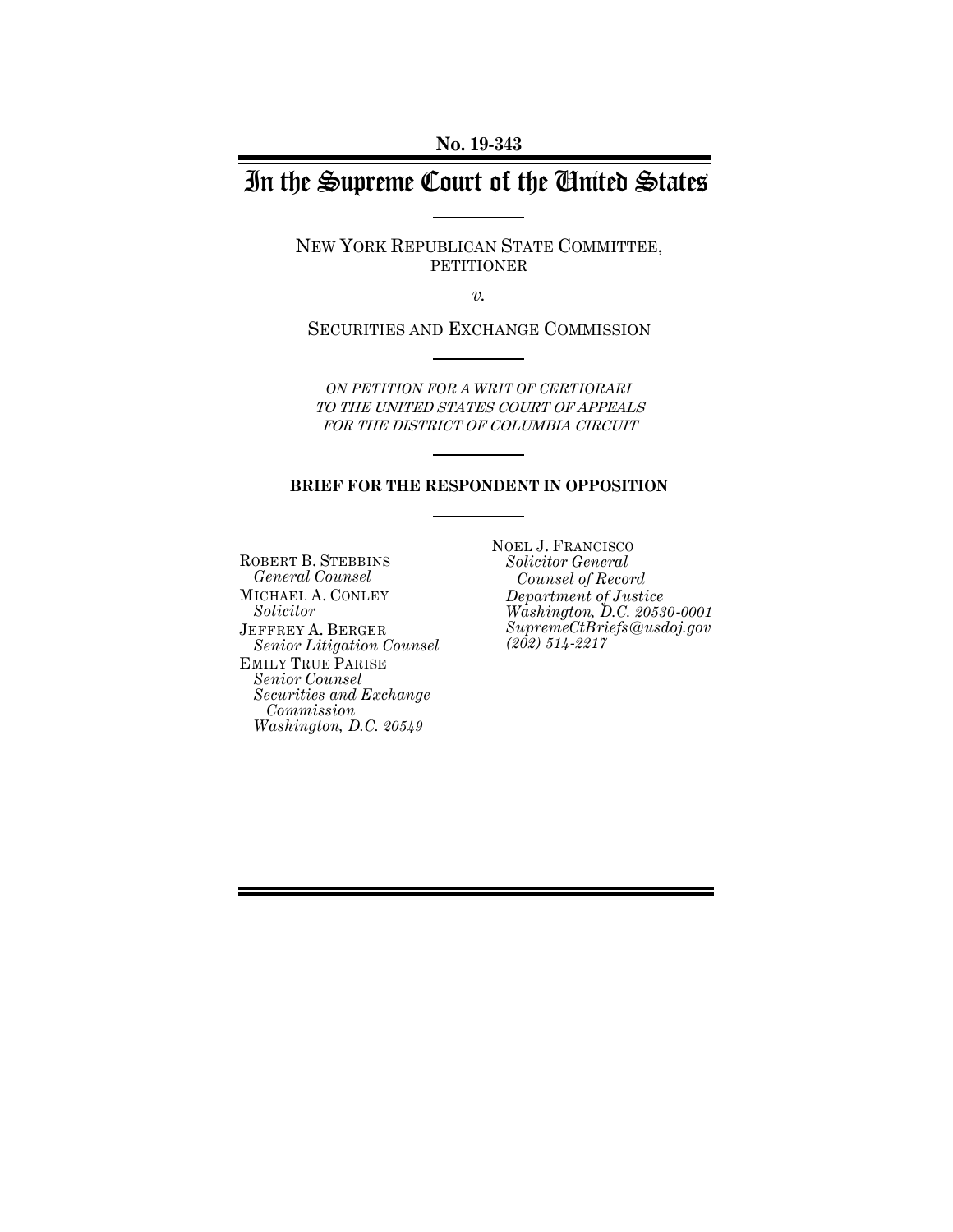#### **QUESTIONS PRESENTED**

In response to a series of pay-to-play scandals involving placement agents—broker-dealers that solicit state and local governments for contracts on behalf of investment advisers—the Securities and Exchange Commission (SEC or Commission) approved a rule proposed by the Financial Industry Regulatory Authority. That rule imposed a two-year ban on compensation for placement agents that make political contributions in excess of a certain amount to the campaigns of officials who have authority to award investment-advisory contracts. The questions presented are as follows:

1. Whether the rule is consistent with the First Amendment.

2. Whether the Commission's approval of the rule was a valid exercise of the SEC's authority under the Securities Exchange Act of 1934, 15 U.S.C. 78a *et seq*.

3. Whether the Commission's approval of the rule was arbitrary and capricious.

(I)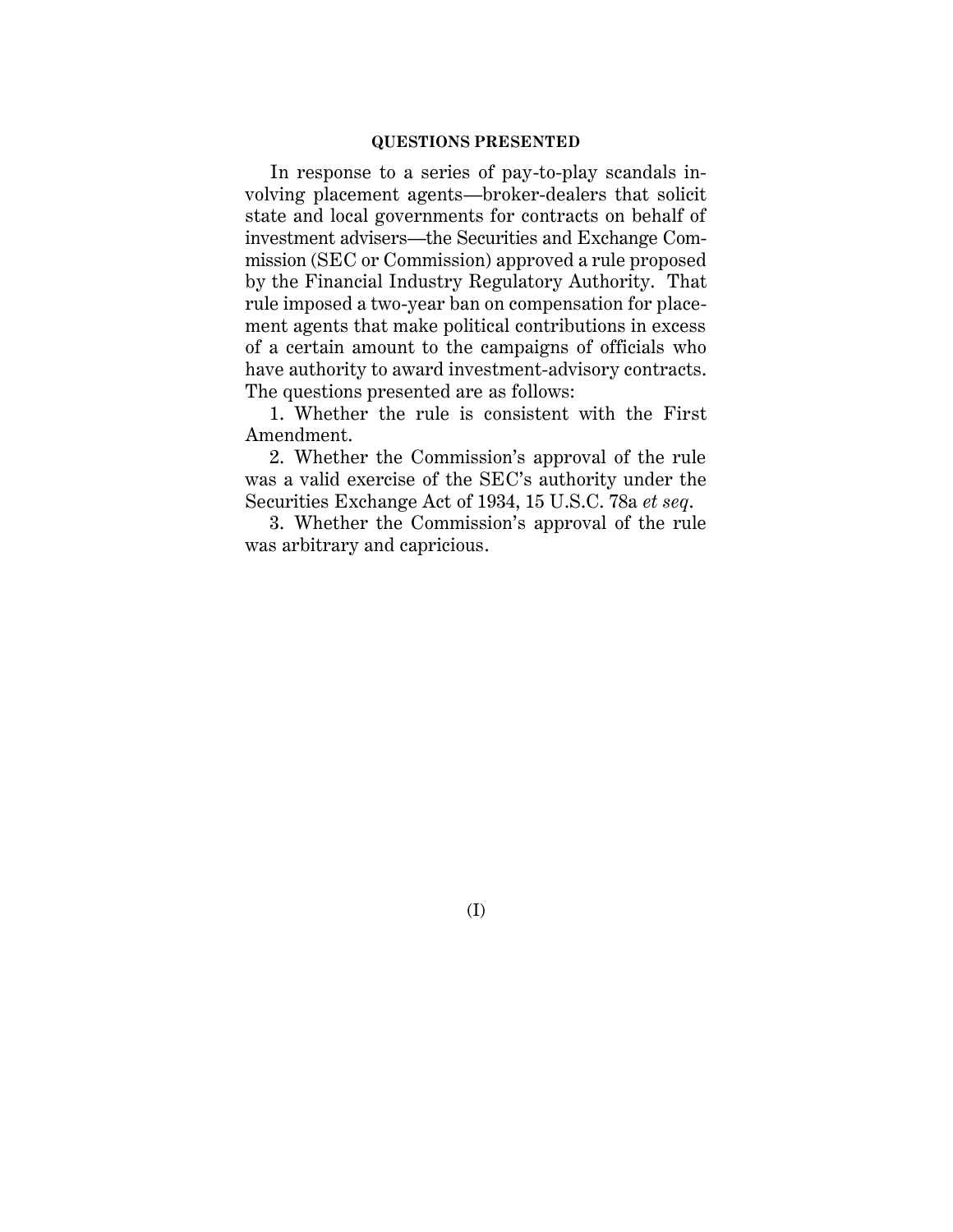# **ADDITIONAL RELATED PROCEEDINGS**

United States Court of Appeals (D.C. Cir.):

*New York Republican State Comm.* v. *SEC*, No. 18-1111 (June 18, 2019)

United States Court of Appeals (11th Cir.):

*Georgia Republican Party* v. *SEC*, No. 16-16623 (Apr. 26, 2018) (transferring this case to the D.C. Circuit)

(II)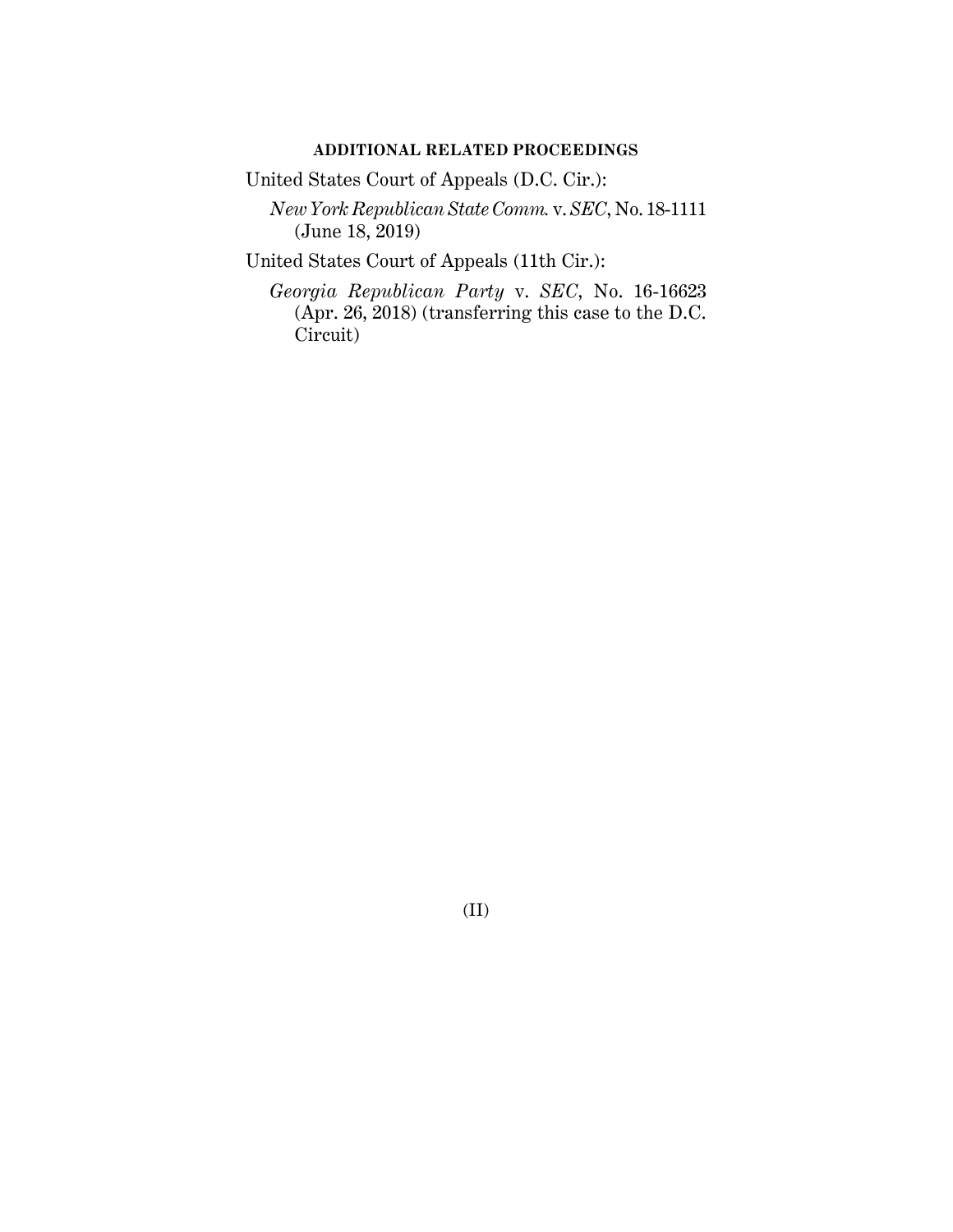# **TABLE OF CONTENTS**

Page

| Statement: |  |
|------------|--|
|            |  |
|            |  |
|            |  |
|            |  |
|            |  |

# **TABLE OF AUTHORITIES**

Cases:

| Arizona Free Enter. Club's Freedom Club Pac v.        |  |
|-------------------------------------------------------|--|
|                                                       |  |
| <i>Blount v. SEC</i> , 61 F.3d 938 (D.C. Cir. 1995),  |  |
| cert. denied, 517 U.S. 1119 (1996) 3, 8, 10, 14, 23   |  |
| Buckley v. Valeo, 424 U.S. 1 (1976) 15, 22            |  |
| Casino Ass'n v. State ex rel. Foster, 820 So. 2d 494  |  |
|                                                       |  |
|                                                       |  |
| Davis v. FEC, 554 U.S. 724 (2008) 11, 14, 15          |  |
| Earle Asphalt Co., In re, 966 A.2d 460 (N.J. 2009) 23 |  |
| FEC v. National Conservative Political Action         |  |
|                                                       |  |
| Georgia Republican Party v. SEC, 888 F.3d 1198        |  |
|                                                       |  |
| J. E. M. Ag Supply, Inc. v. Pioneer Hi-Bred Int'l,    |  |
|                                                       |  |
| Matsushita Elec. Indus. Co. v. Epstein, 516 U.S. 367  |  |
|                                                       |  |
| McCutcheon v. FEC, 572 U.S. 185 (2014)  passim        |  |
| Morton v. Mancari, 417 U.S. 535 (1974) 19             |  |

(III)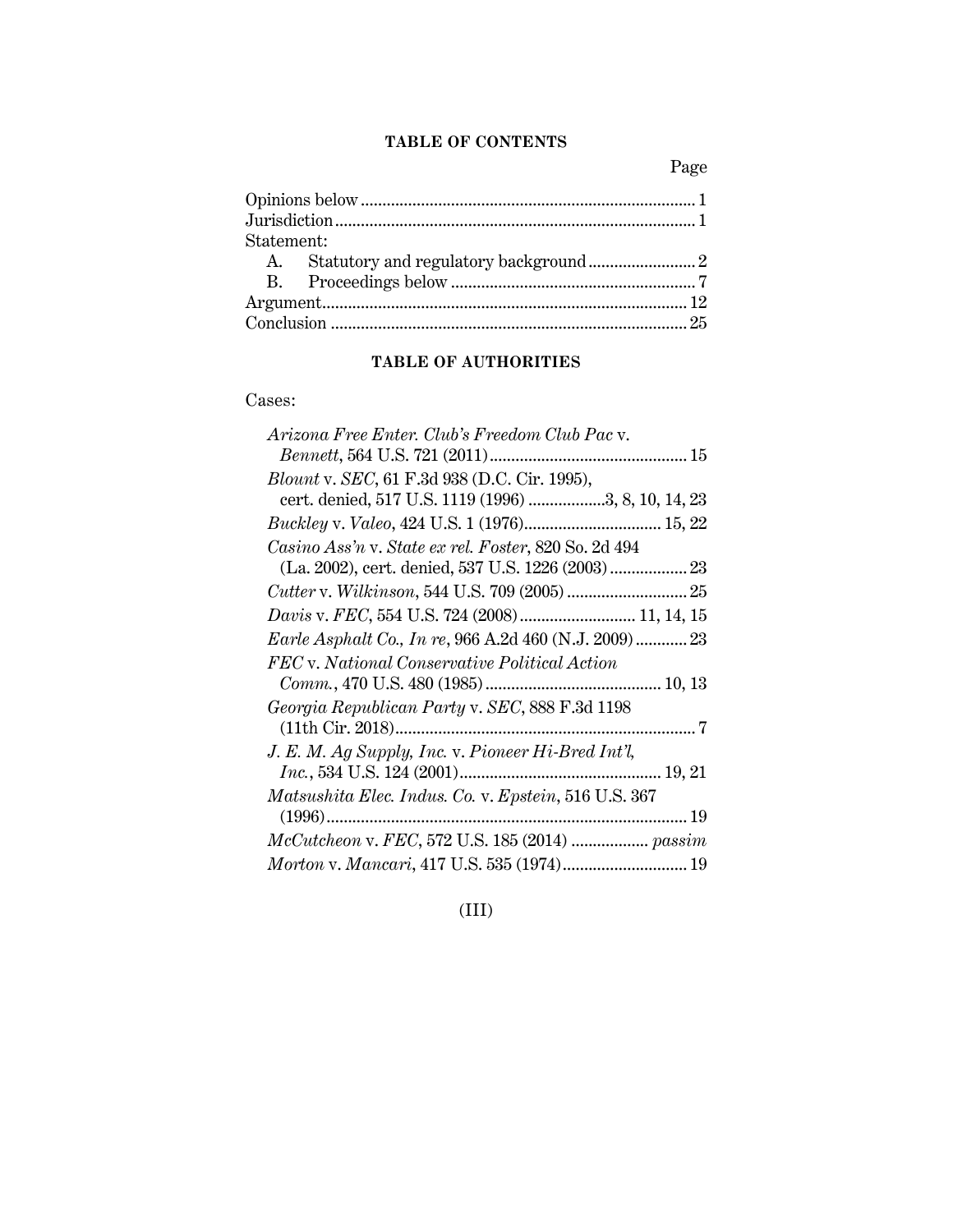| Cases—Continued:                                                                                         | Page |
|----------------------------------------------------------------------------------------------------------|------|
| <i>Ognibene v. Parkes</i> , 671 F.3d 174 (2d Cir.),                                                      |      |
| POM Wonderful LLC v. Coca-Cola Co.,                                                                      |      |
|                                                                                                          |      |
| <i>Riddle v. Hickenlooper, 742 F.3d 922 (10th Cir. 2014) 16</i>                                          |      |
| State v. Alaska Civil Liberties Union,<br>978 P.2d 597 (Alaska 1999), cert. denied,                      |      |
| Wagner v. FEC, 793 F.3d 1 (D.C. Cir. 2015),<br>cert. denied, 136 S. Ct. 895 (2016) 9, 13, 17, 21, 22, 23 |      |
| <i>Yamada v. Snipes, 786 F.3d 1182 (9th Cir.),</i>                                                       |      |

Constitution, statutes, and regulations:

# U.S. Const.:

| Act of June 25, 1938, ch. 677, 52 Stat. 1070  18                                                      |  |
|-------------------------------------------------------------------------------------------------------|--|
| Bipartisan Campaign Reform Act of 2002,                                                               |  |
| Dodd-Frank Wall Street Reform and Consumer<br>Protection Act, Pub. L. No. 111-203, 124 Stat. 1376  20 |  |
| Federal Election Campaign Act of 1971,                                                                |  |
|                                                                                                       |  |
|                                                                                                       |  |
| Food, Drug, and Cosmetic Act, 21 U.S.C. 301                                                           |  |
| Investment Advisers Act of 1940, 15 U.S.C. 80b-1                                                      |  |
|                                                                                                       |  |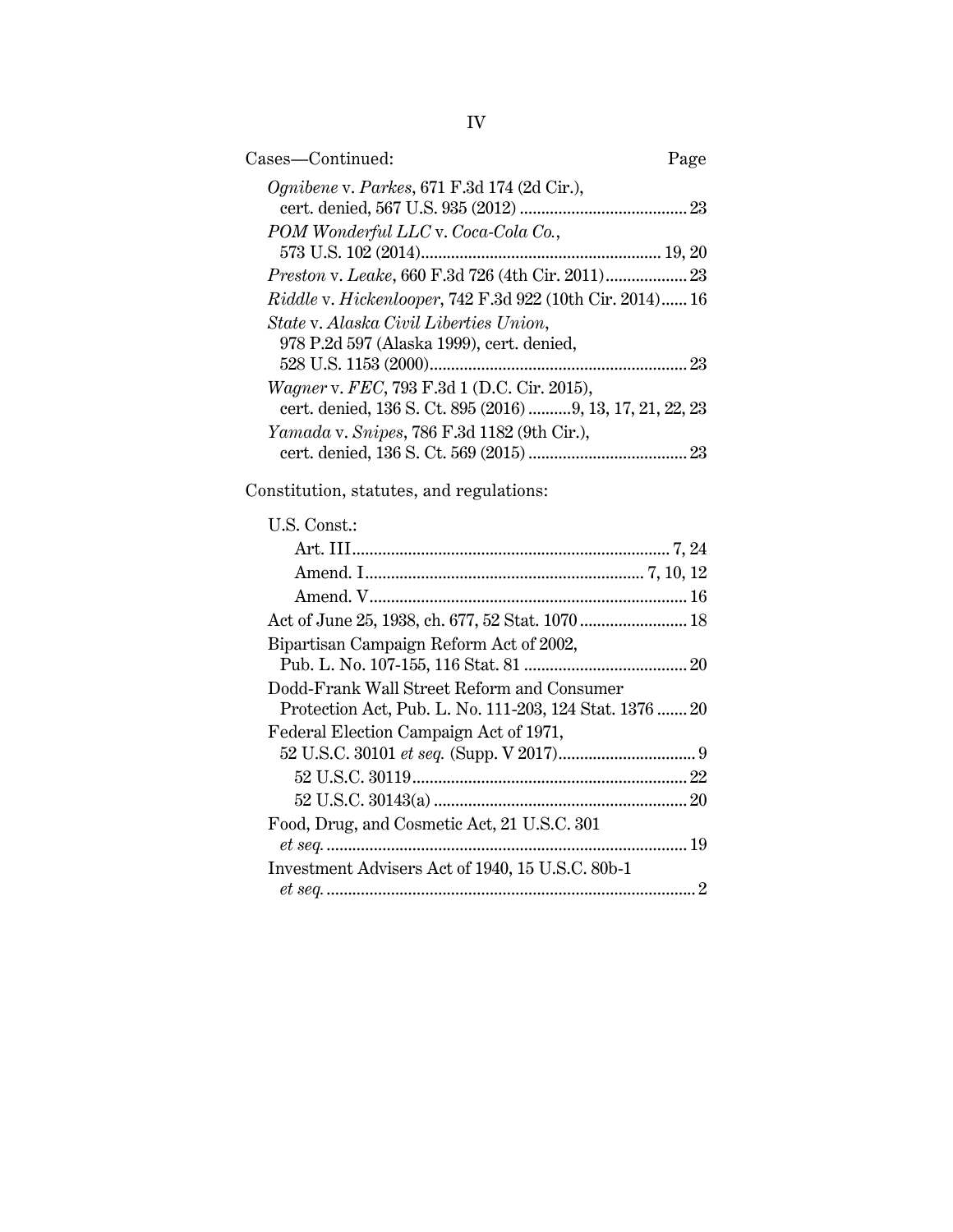| Statutes and regulations-Continued:            | Page |
|------------------------------------------------|------|
|                                                |      |
| Securities Exchange Act of 1934, 15 U.S.C. 78a |      |
|                                                |      |
|                                                |      |
|                                                |      |
|                                                |      |
|                                                |      |
| 17 C.F.R.:                                     |      |
|                                                |      |
|                                                |      |
|                                                |      |
|                                                |      |
|                                                |      |
|                                                |      |

Miscellaneous:

| H.R. Rep. No. 2307, 75th Cong., 3d Sess. (1938) 18 |  |
|----------------------------------------------------|--|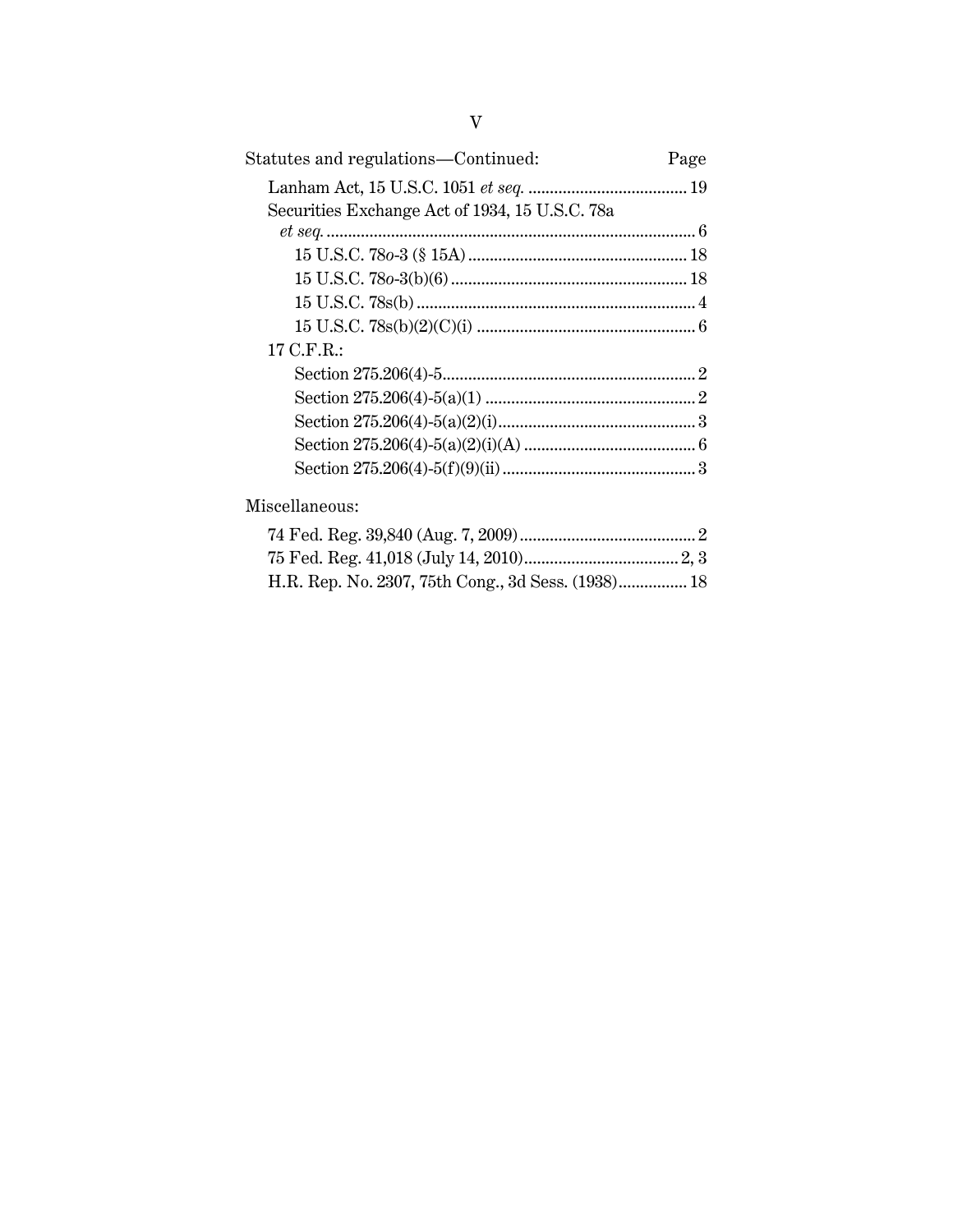# In the Supreme Court of the United States

No. 19-343

NEW YORK REPUBLICAN STATE COMMITTEE, PETITIONER

*v.*

SECURITIES AND EXCHANGE COMMISSION

*ON PETITION FOR A WRIT OF CERTIORARI* TO THE UNITED STATES COURT OF APPEALS FOR THE DISTRICT OF COLUMBIA CIRCUIT

## **BRIEF FOR THE RESPONDENT IN OPPOSITION**

# **OPINIONS BELOW**

The opinion of the court of appeals (Pet. App. 4a-32a) is reported at 927 F.3d 499. The final order of the Securities and Exchange Commission (Pet. App. 138a-224a) is reported at 114 SEC Docket 5455 and is available at 2016 WL 4474780.

### **JURISDICTION**

The judgment of the court of appeals (Pet. App. 1a-2a) was entered on June 18, 2019. The petition for a writ of certiorari was filed on September 16, 2019. The jurisdiction of this Court is invoked under 28 U.S.C. 1254(1).

(1)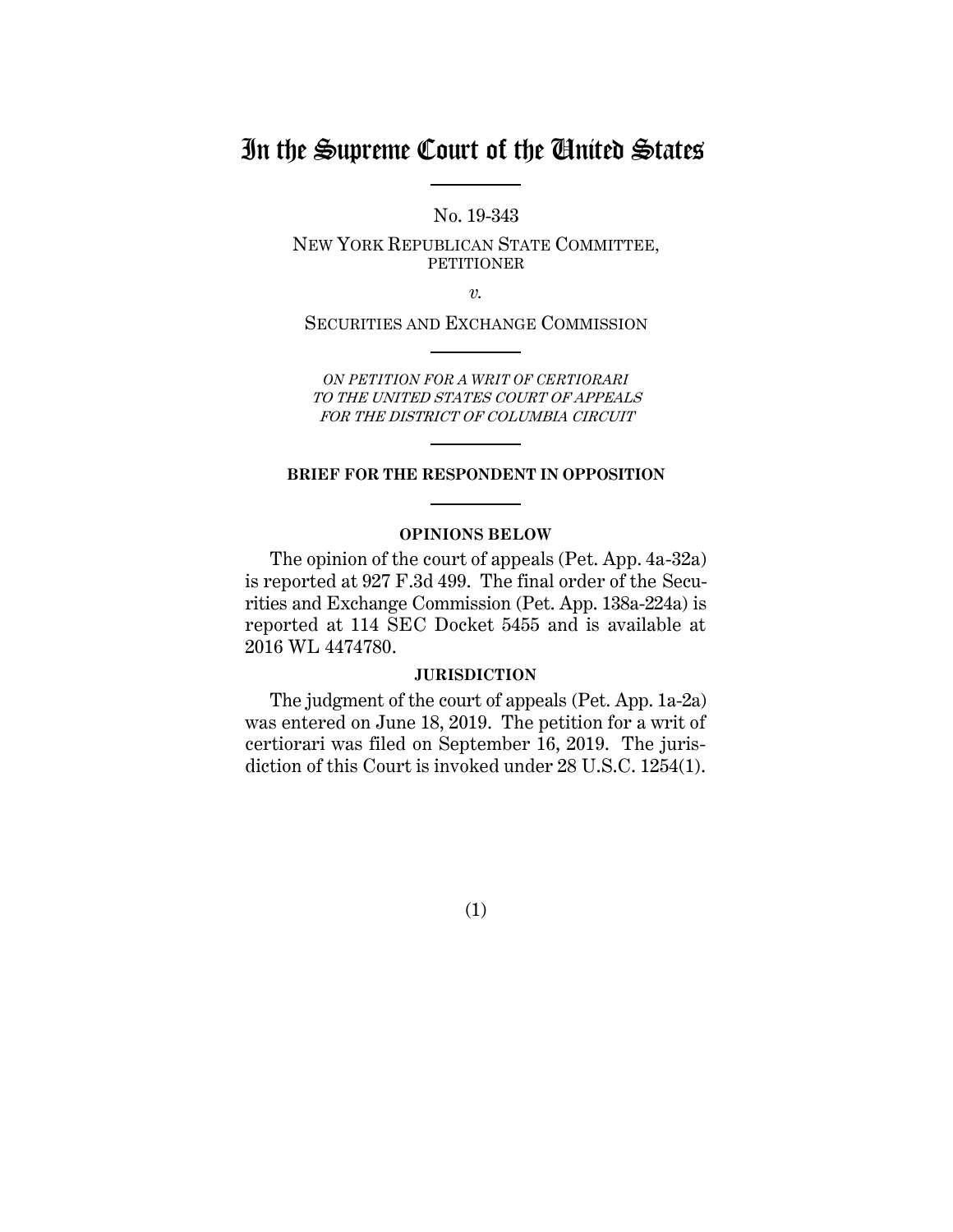#### **STATEMENT**

#### **A. Statutory And Regulatory Background**

1. State and local governments often manage pension funds and other investment plans for current and former employees. "In many instances," the elected officials "responsible for holding and managing" such funds "are also responsible for choosing investment advisers to manage plan assets." Pet. App. 6a. That arrangement can create a risk of "'pay-to-play'" corruption when "elected officials [select] investment advisers based upon whether the would-be adviser ha[s] given them money or donated to their campaign." *Ibid.* In 2009, the Securities and Exchange Commission (SEC or Commission) observed that a "growing number" of enforcement actions and reports revealed that campaign contributions had influenced state and local governments' awards of investment advisory contracts. 74 Fed. Reg. 39,840, 39,843 (Aug. 7, 2009).

In 2010, the SEC exercised its authority under the Investment Advisers Act of 1940 (Advisers Act), 15 U.S.C. 80b-1 *et seq.*, to adopt a rule (Advisers Act Rule), 17 C.F.R. 275.206(4)-5, that regulates the conduct of investment advisers who seek business from government entities. The Advisers Act Rule makes it unlawful to provide advisory services "for compensation to a government entity within two years after a contribution to an official of the government entity is made by the investment adviser or any covered associate of the investment adviser." 17 C.F.R. 275.206(4)-5(a)(1). The Commission modeled the Advisers Act Rule—including its two-year timeout mechanism—on an earlier rule (Rule G-37) adopted by the Municipal Securities Rulemaking Board (MSRB), which had successfully helped to reduce pay-to-play in the municipal securities industry. 75 Fed.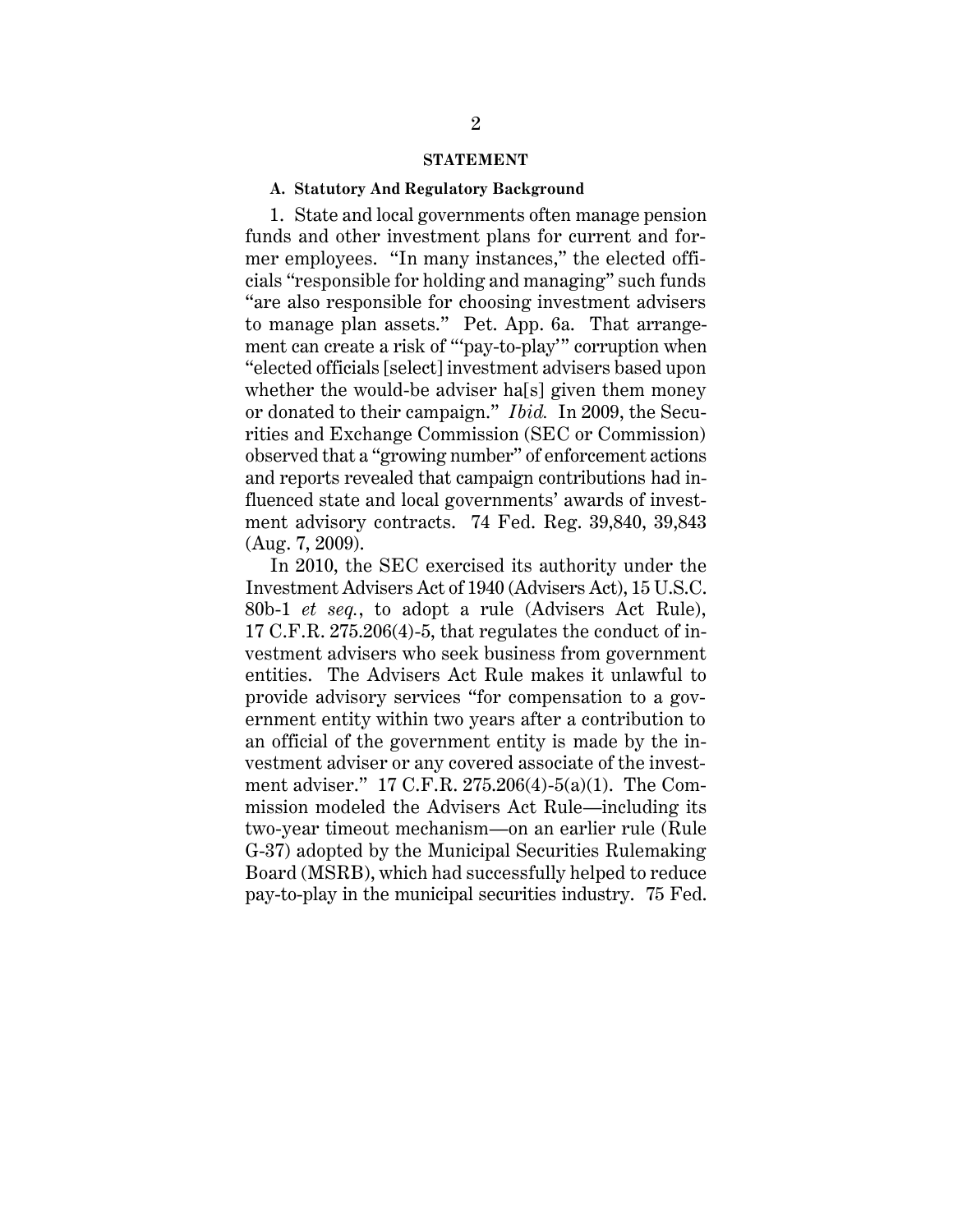Reg. 41,018, 41,020 & n.30 (July 14, 2010). In 1995, the D.C. Circuit upheld Rule G-37 against constitutional challenge. *Blount* v. *SEC*, 61 F.3d 938, 941-949, cert. denied, 517 U.S. 1119 (1996).

In addition to regulating investment advisers, the Advisers Act Rule addressed the role of the "'placement agents' that [investment] advisers engage (or believe they must engage) in order to secure a client relationship with a public pension plan." 75 Fed. Reg. at 41,019. The Commission described several relevant instances of misconduct, including one in which a placement agent had directed legal contributions to the New York State Comptroller to secure \$250 million in pension fund investments for investment-adviser clients. Pet. App. 204a-205a; see 75 Fed. Reg. at 41,019-41,020. The SEC initially proposed to ban the use of placement agents by investment advisers altogether, but it ultimately allowed advisers to retain placement agents that are "regulated persons." Pet. App. 195a; see 75 Fed. Reg. at 41,041; see also 17 C.F.R. 275.206(4)-5(a)(2)(i).

The Advisers Act Rule defines the term "[r]egulated person" to include a broker-dealer that "is registered with the Commission, and is a member of a national securities association"—such as the Financial Industry Regulatory Authority (FINRA)—provided that the association's rules (which must be approved by the SEC) prohibit members from "engaging in distribution or solicitation activities if certain political contributions have been made," and that the association's rules are "substantially equivalent or more stringent" than the Advisers Act Rule. 17 C.F.R. 275.206(4)-5(f)(9)(ii) (emphasis omitted); see 75 Fed. Reg. at 41,041-41,042. Thus, rather than banning placement agents, the Commission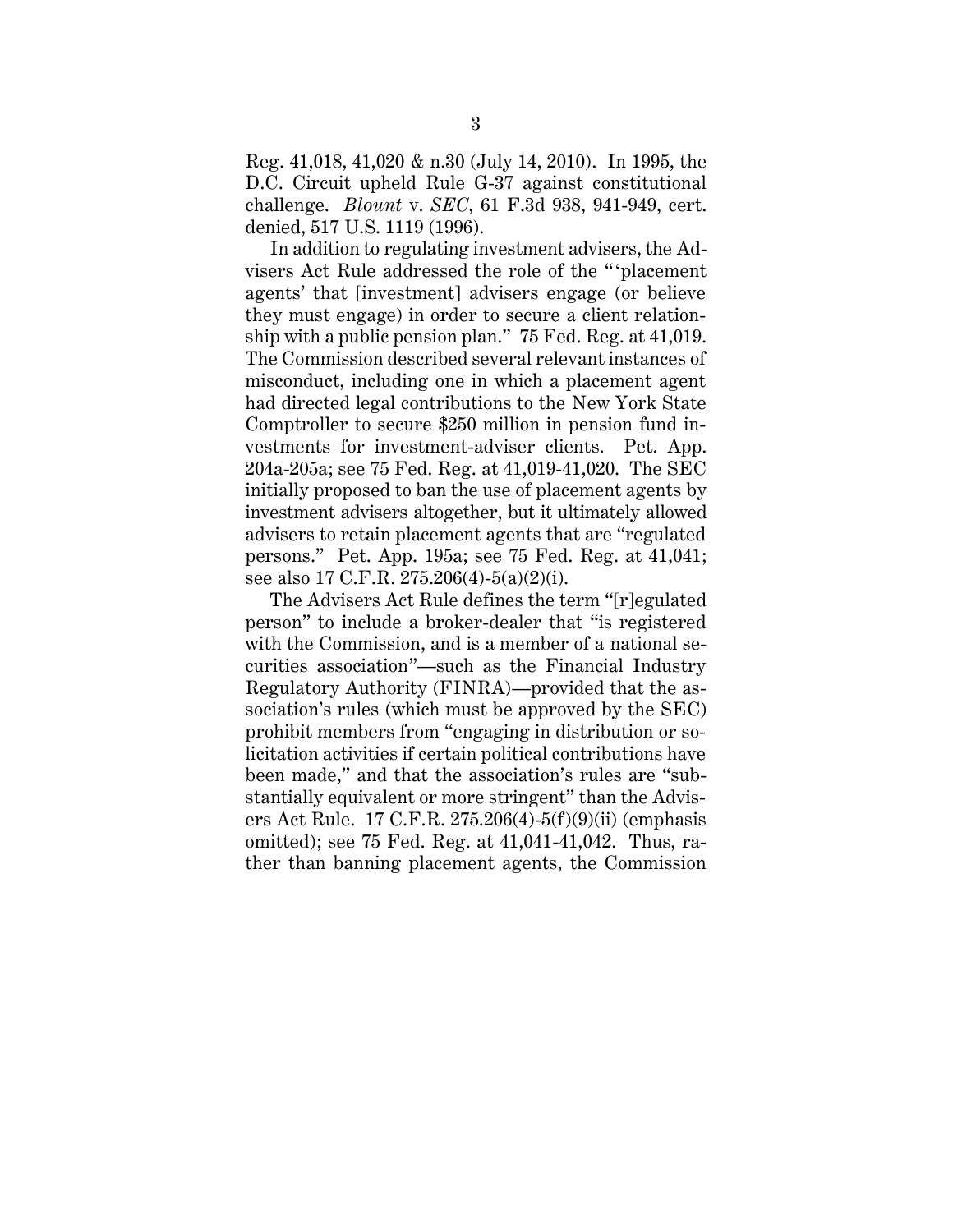subjected them to rules that FINRA would develop. Pet. App. 195a n.241.

2. In December 2015, FINRA proposed a pay-to-play rule, Rule 2030, for approval by the SEC. Pet. App. 33a-97a, 237a-244a; see 15 U.S.C. 78s(b). Rule 2030 adopts the same timeout mechanism that appears in the Advisers Act Rule and Rule G-37. Pet. App. 142a-146a, 192a-198a. Specifically, covered member firms may not "engage in distribution or solicitation activities for compensation with a government entity on behalf of an investment adviser that provides or is seeking to provide investment advisory services to such government entity within two years after a contribution to an official of the government entity is made by the covered member or a covered associate." *Id*. at 237a. The timeout discourages "pay-to-play practices by requiring a cooling-off period during which the effects of a *quid pro quo* political contribution on the selection process can be expected to dissipate." *Id.* at 191a. A violation of Rule 2030 thus occurs not because of a contribution, but because a firm receives compensation within two years after a covered contribution. If a firm makes a covered contribution but receives no compensation for placement-agent services during the next two years, there is no violation of Rule 2030.

Not every contribution to every candidate for every office triggers the Rule 2030 timeout. The timeout applies to contributions made by a member firm or certain employees known as "'[c]overed associate[s],'" which includes "[a]ny general partner, managing member or executive officer," and those that engage "in distribution or solicitation activities with a government entity." Pet. App. 241a-242a. These are employees "who, by vir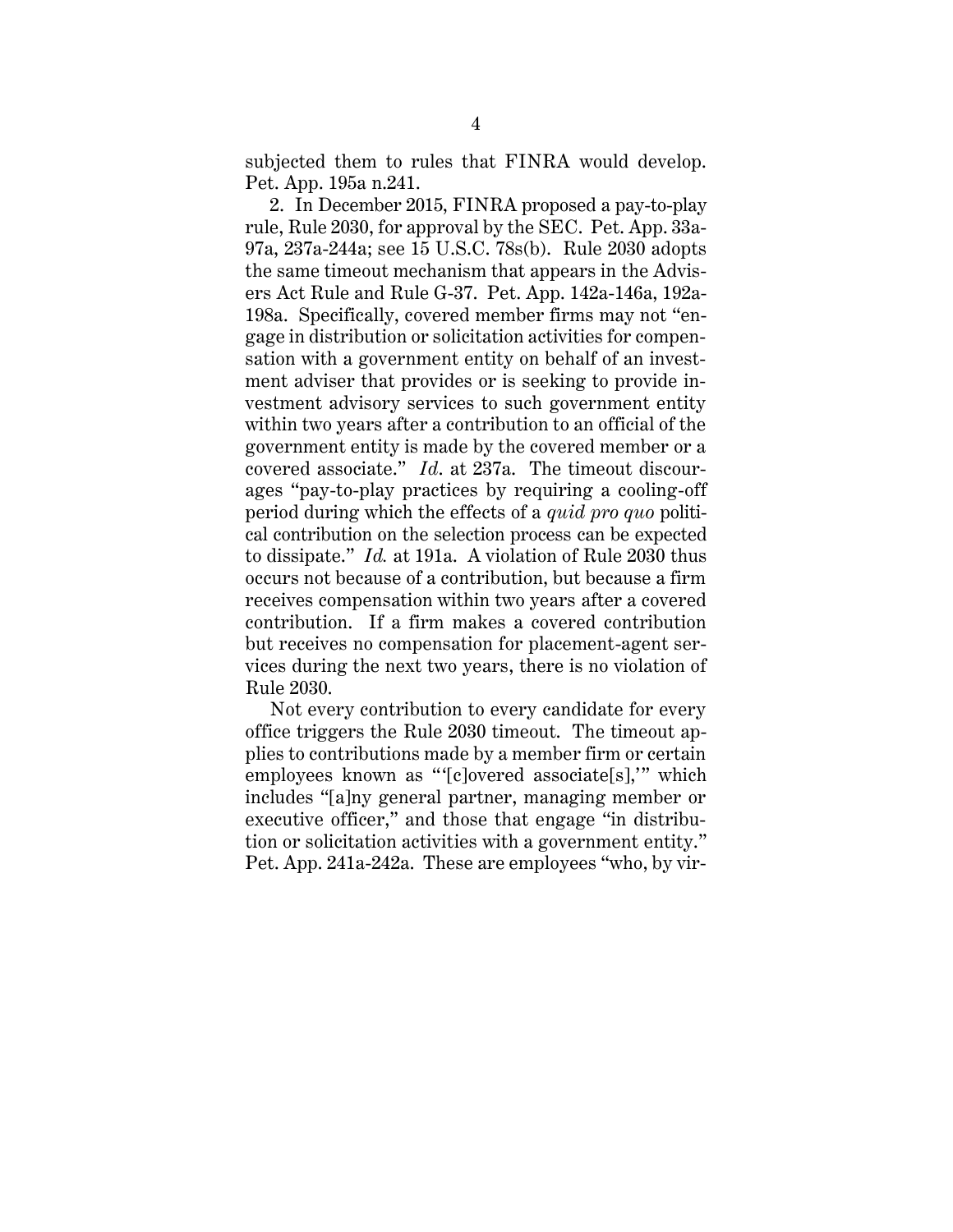tue of their position or responsibilities, are best positioned to engage in pay-to-play activities as placement agents." *Id.* at 215a-216a. Rule 2030 covers only contributions to "'[o]fficial[s],'" a term the rule defines to mean incumbents or candidates for an office that is "directly or indirectly responsible for, or can influence the outcome of, the hiring of an investment adviser by a government entity" or that has the "authority to appoint" such a person. *Id.* at 243a-244a. Donations to candidates who do not have such authority, and "direct contributions to political parties," do not trigger the timeout. *Id.* at 217a. With respect to political-party fundraising, Rule 2030 "only precludes a covered member from soliciting or coordinating payments to a political party of a State or locality of a government entity with which the covered member is engaging in distribution or solicitation activities on behalf of an investment adviser." *Id*. at 218a.

Rule 2030 does not implicate other forms of political speech, such as advocating for candidates, volunteering personally for campaigns, or making independent expenditures. Pet. App. 206a-207a. And Rule 2030 contains several exceptions. Firms and covered associates may contribute \$350 to "officials" for whom they can vote and \$150 to others—without triggering the timeout. *Id.* at 238a. The rule also contains an exception for returned contributions and a process for seeking exemptions from the timeout. *Id.* at 238a-241a.

3. After a public comment process, the SEC approved Rule 2030 in August 2016. Pet. App. 138a-140a, 191a. In approving the rule, the Commission emphasized the "central role" that placement agents had "played in actions that the Commission and other authorities have brought involving pay-to-play schemes." *Id.* at 192a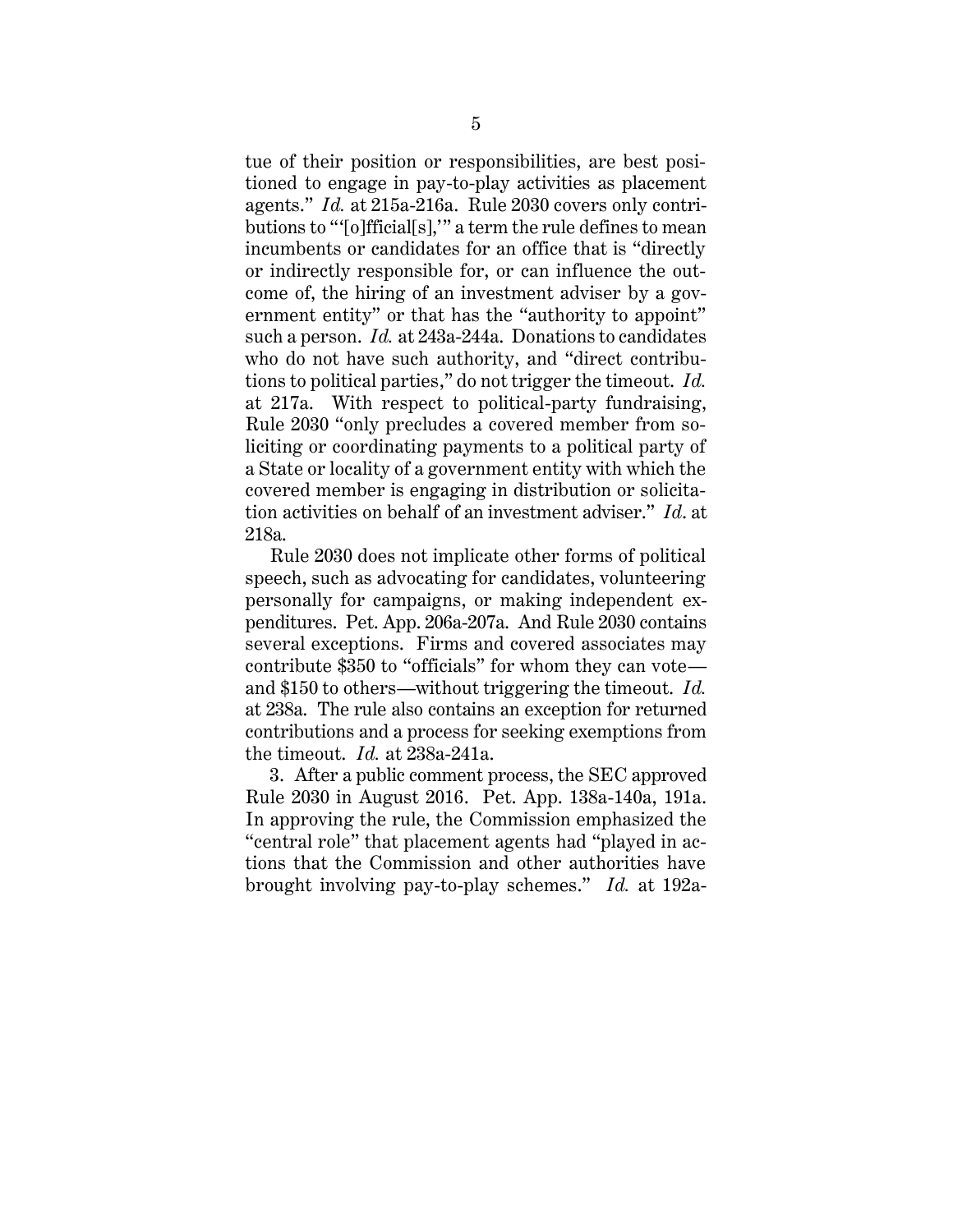207a. The Commission also reiterated its concern that hiring "placement agents who have made political contributions to key officials is viewed by investment advisers as a necessary step to securing a contract with a public pension plan." *Id.* at 194a-195a. The SEC concluded that Rule 2030 would allow firms to serve as placement agents "without political contributions distorting the process," thereby "promot[ing] fair competition in the market and protect[ing] public pension funds and investors." *Id.* at 199a; see 17 C.F.R. 275.206(4)-5(a)(2)(i)(A).

The SEC found that Rule 2030 was "consistent" with the Securities Exchange Act of 1934 (Exchange Act), 15 U.S.C. 78a *et seq.*, as required for approval, 15 U.S.C.  $78s(b)(2)(C)(i)$ . The Commission discussed how pay-toplay distorts "the investment adviser selection process from one that is based on merit, performance and cost, to one that is influenced by a placement agent's contributions to the campaigns of government officials" who select advisers. Pet. App. 196a. The Commission also described how pension funds can be harmed if they receive inferior services or pay higher fees, and how the ultimate victims are taxpayers and beneficiaries, who cannot easily move their assets or remove compromised officials from their posts. *Ibid*.

The SEC further emphasized that pay-to-play distorts markets. When actual or apparent pay-to-play arrangements infect the contracting process, placement agents cannot compete or obtain a contract for their clients unless they contribute. Pet. App. 196a-197a. Investment advisers are also disadvantaged "unless they are willing to engage in pay-to-play practices" by "hiring placement agents that make certain political contributions." *Ibid*. The Commission added that regulation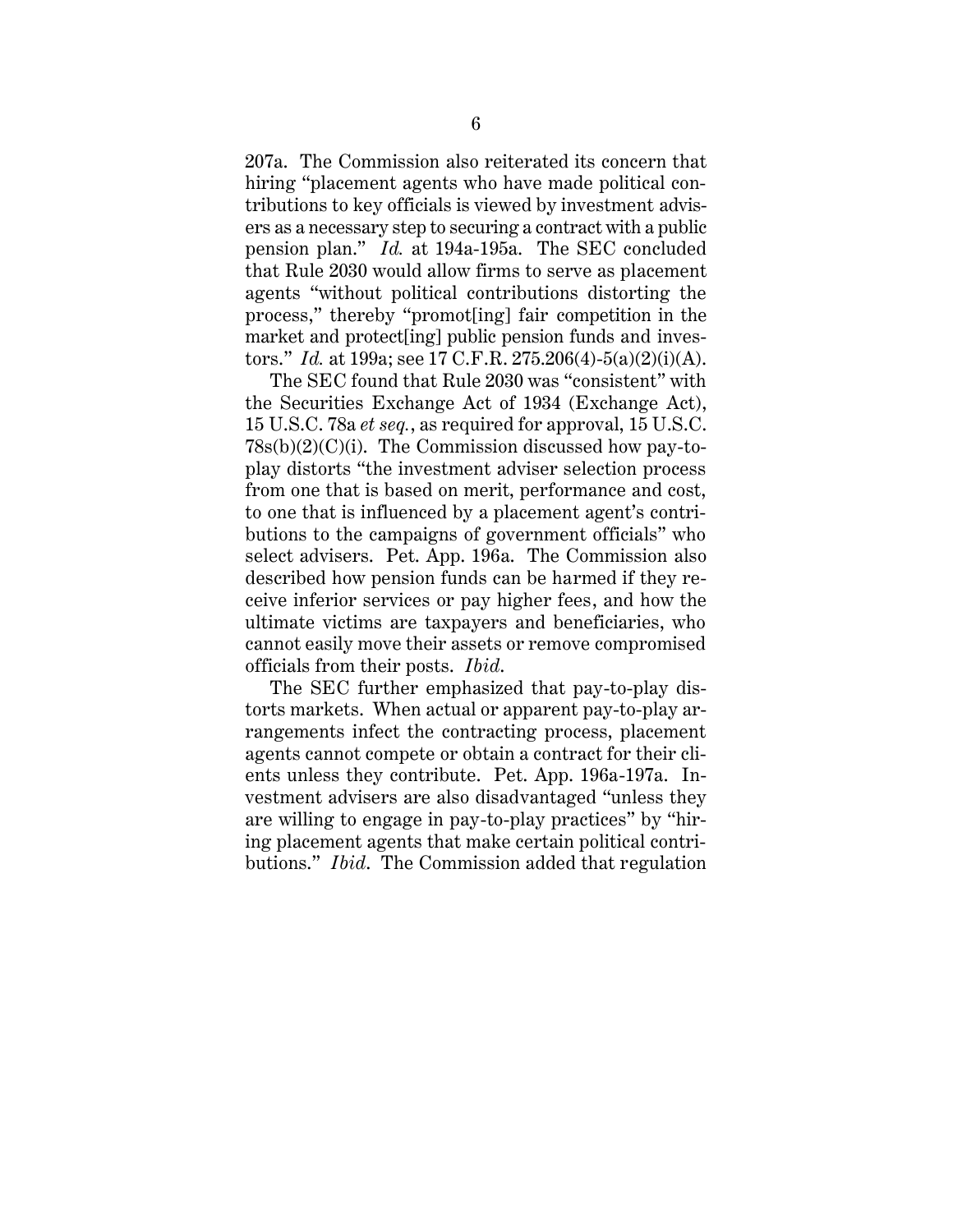is needed because pay-to-play occurs in stealth, and neither officials nor firms have an incentive to stop for fear of losing out to rivals who continue. *Id.* at 194a-201a.

The SEC also addressed First Amendment concerns raised by commenters. Pet. App. 201a-207a. The Commission explained that Rule 2030 advances important government interests, including halting *quid pro quo* corruption, and that Rule 2030 is closely drawn to serve those interests because it affects only a small segment of the electorate and a limited number of officials. *Id.*  at 206a-207a. The Commission also emphasized that Rule 2030 imposes a limited burden on speech because it contains exceptions that permit some contributions without triggering the timeout, and it does not affect other forms of political speech. *Id.* at 207a.

### **B. Proceedings Below**

Petitioner New York Republican State Committee (NYGOP), along with the Tennessee Republican Party and the Georgia Republican Party, filed in the Eleventh Circuit a joint petition for review of the SEC order approving Rule 2030. See *Georgia Republican Party* v. *SEC*, 888 F.3d 1198, 1200 (2018). The Eleventh Circuit determined that the Georgia Republican Party lacked standing, see *id.* at 1201-1205, and that venue was improper for petitioner and the Tennessee Republican Party, see *id.* at 1205. The court accordingly transferred the case with respect to petitioner and the Tennessee Republican Party to the D.C. Circuit. *Ibid.* The D.C. Circuit upheld the Commission's approval of Rule 2030. Pet. App.  $4a-28a$ <sup>1</sup>

1. The court of appeals first addressed whether petitioner had Article III standing. Pet. App. 10a-13a.

 $\overline{a}$ 

<sup>&</sup>lt;sup>1</sup> Only the NYGOP seeks review in this Court.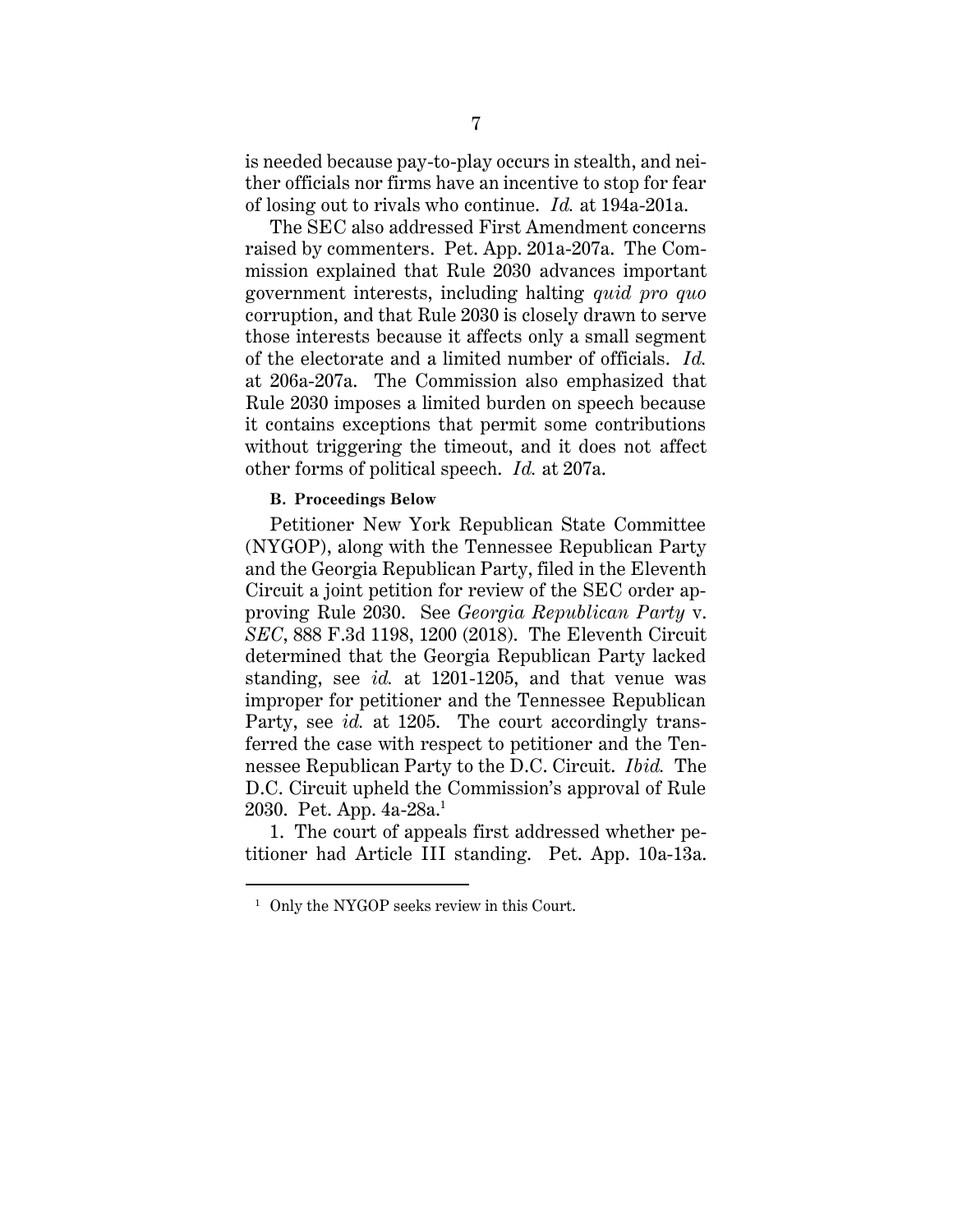The panel majority cited an affidavit from Francis Calcagno, a New Jersey resident, stating that "'if Rule 2030 were no longer in effect,' then he 'would solicit contributions for the NYGOP from [his] friends, family, and other contacts.'" *Id.* at 11a (quoting *id.* at 236a) (brackets in original); see *id.* at 235a. Based on this affidavit, the majority concluded that petitioner's "reduced ability to raise funds due to Rule 2030 constitutes a concrete and particularized injury for purposes of Article III standing," and that petitioner had "shown it faces a 'substantial risk' of this harm materializing." *Id.*  at 11a-12a.

Judge Sentelle dissented from that holding, explaining that he would have dismissed the petition for lack of standing. Pet. App. 29a-32a. Judge Sentelle stated that, because the Calcagno affidavit does not "attest with certainty that any of his contacts would contribute to petitioners in the absence of the rule," the assertion of any injury-in-fact was "at most speculation." *Id.* at 30a-31a. He further concluded that petitioner had not established that any injury it may have suffered was caused by the Commission, because the existence of any such injury "depends on the volitional act of a third party" not before the court. *Id*. at 31a.

2. On the merits, the court of appeals rejected petitioner's contention that Rule 2030 exceeded the Commission's authority under the Exchange Act, holding that Rule 2030 "is within the authority of the SEC to reduce distortion in financial markets." Pet. App. 14a-15a. The court noted the "'self-evident' connection 'between eliminating pay-to-play practices and the Commission's [twin] goals of perfecting the mechanism of a free and open market and promoting just and equitable principles of trade.'" *Id.* at 16a (quoting *Blount*, 61 F.3d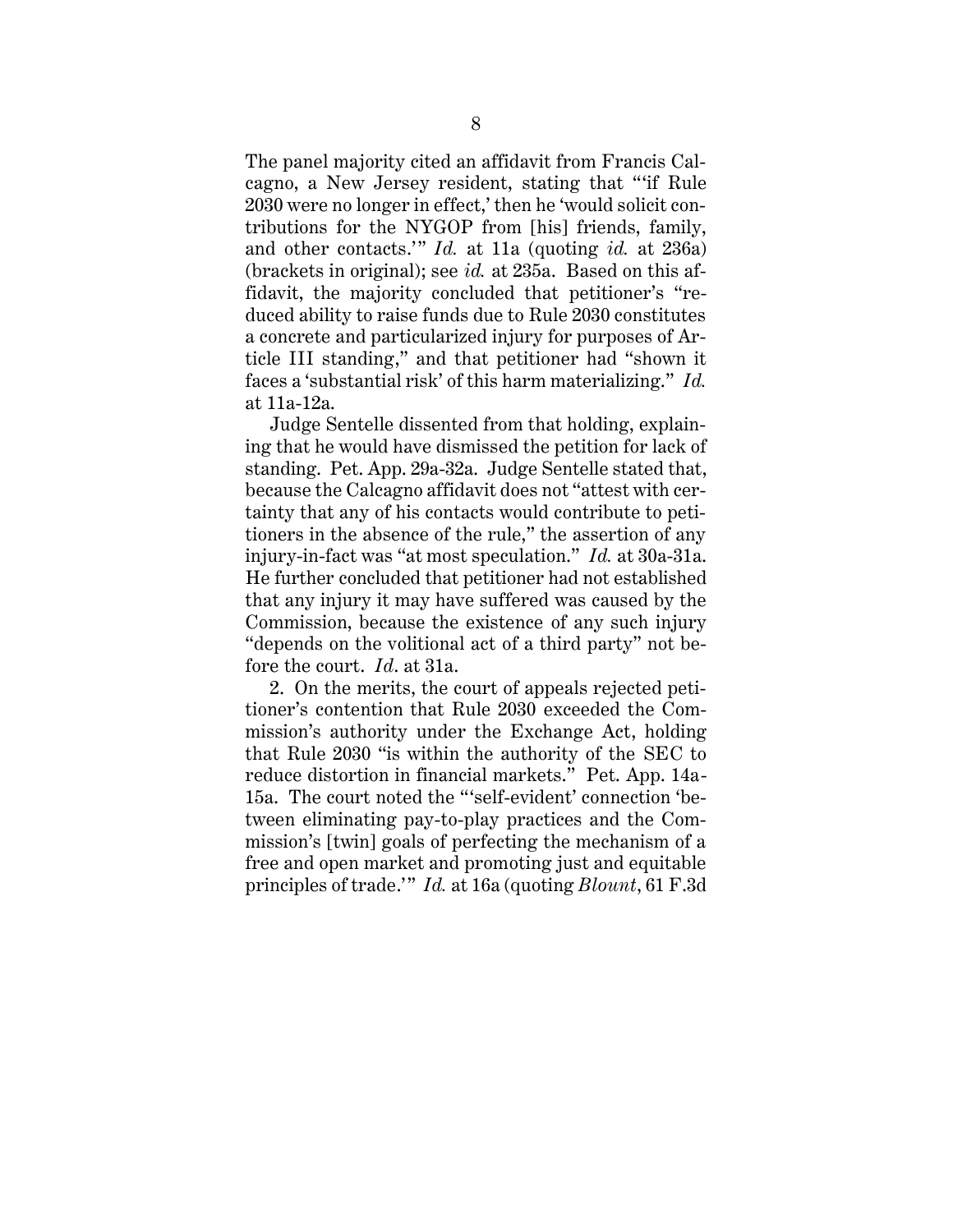at 945) (internal quotation marks omitted; brackets in original). The court explained that pay-to-play subverts these objectives by "transform[ing] the process by which government officials select investment advisers into one in which political contributions, rather than the competence and cost of investment advisers, drive the award of contracts." *Id.* at 14a.

The court of appeals also held that the Federal Election Campaign Act of 1971 (FECA), 52 U.S.C. 30101 *et seq.* (Supp. V 2017), did not displace the Commission's authority because there existed no "clear congressional intention to preclude the SEC from limiting campaign contributions that distort financial markets." Pet. App. 17a (internal quotation marks omitted). The court concluded that "FECA and the Exchange Act, as instantiated by the SEC's pay-to-play rules, can peacefully coexist." *Id.* at 20a. It explained that, "[a]lthough both regimes touch upon political contributions, the FECA is meant to protect elections from the perceived untoward effects of over-limit campaign contributions by whomever made, whilst the Exchange Act, as implemented by Rule 2030, is meant to protect the financial markets from the perceived untoward effects of over-limit contributions made by placement agents." *Ibid.*

Petitioner also contended that the SEC had failed to show the existence of corruption beyond what was already prohibited by bribery laws or FECA. Pet. App. 21a-23a. In rejecting that argument, the court of appeals explained that bribery laws "deal with only the most blatant and specific attempts of those with money to influence governmental action," while "corruption and its appearance are no doubt more widespread in the contracting process than our criminal dockets reflect." *Id.*  at 21a-22a (quoting *Wagner* v. *FEC*, 793 F.3d 1, 15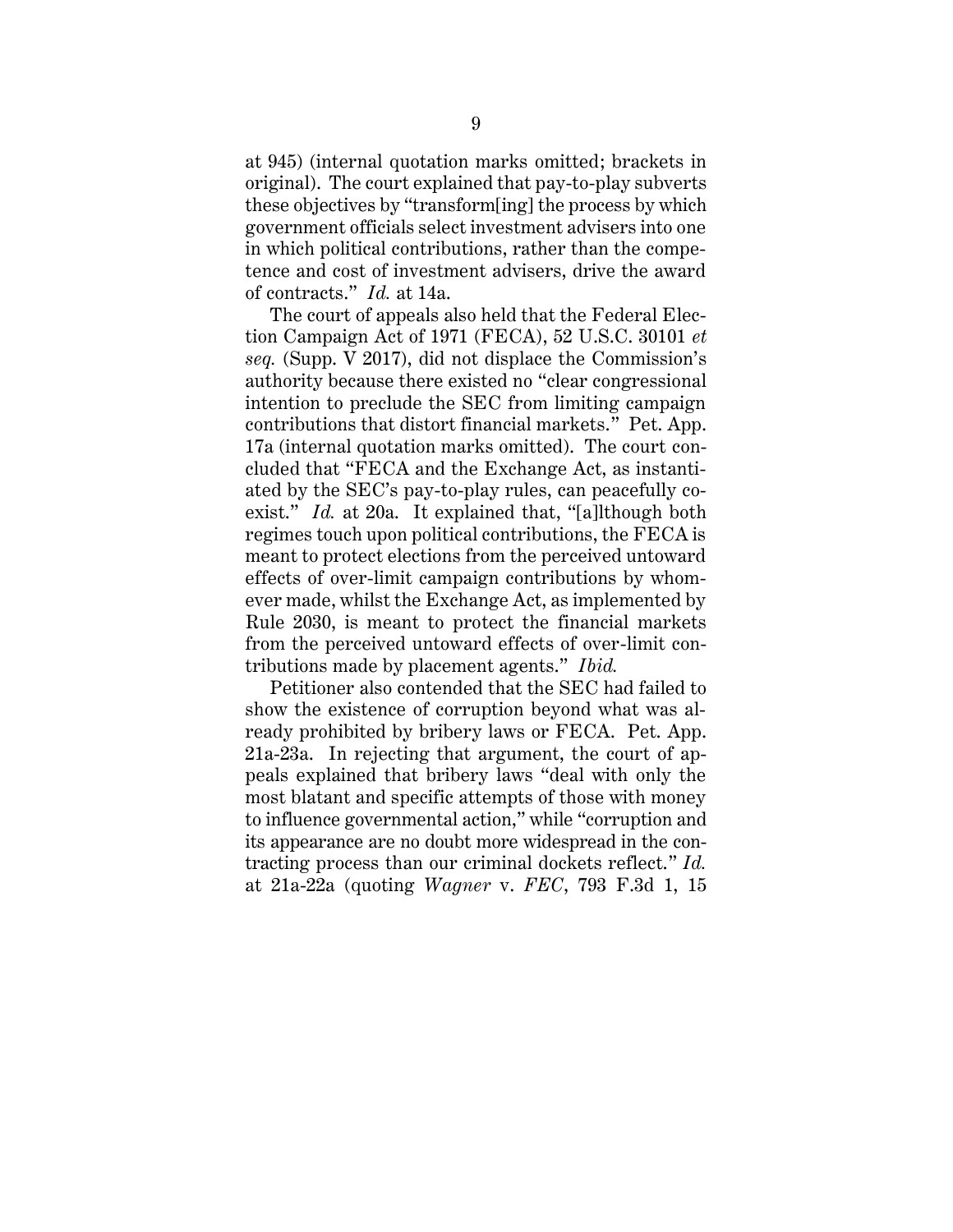(D.C. Cir. 2015) (en banc), cert. denied, 136 S. Ct. 895 (2016)) (citation omitted). The court also noted that "[t]he SEC adopted Rule 2030 precisely because it was aware of several instances in which a placement agent's contribution to a government official—lawful under the FECA—influenced that official's decision to award an advisory services contract." *Id.* at 22a. As with Rule G-37, the court explained, contributions by placement agents seeking business for investment-adviser clients " 'self-evidently create[d] a conflict of interest' and, although actual corruption is difficult to detect, the 'risk of corruption is obvious and substantial.'" *Id.* at 23a (quoting *Blount*, 61 F.3d at 944-945) (brackets in original).

Finally, the court of appeals held that Rule 2030 does not violate the First Amendment. Pet. App. 23a-28a. Applying the "standard of review prescribed by the Supreme Court," the court of appeals concluded that Rule 2030 was "closely drawn to serve a sufficiently important governmental interest." *Id.* at 23a-24a (citations and internal quotation marks omitted). Relying on its previous decision in *Blount*, which had upheld an MSRB rule that was "identical in every constitutionally relevant way to FINRA Rule 2030," the court explained that, "[t]hen, as now, the Supreme Court has said that 'preventing corruption or the appearance of corruption are the only legitimate and compelling government interests thus far identified for restricting campaign finances.'" *Id.* at 24a (quoting *FEC* v. *National Conservative Political Action Comm.*, 470 U.S. 480, 496-497 (1985)). The court of appeals noted its prior determination in *Blount* that "Rule G-37 survives even strict scrutiny because the rule restricts only a 'narrow range of . . . activities for a relatively short period of time.'" *Ibid.* (citation omit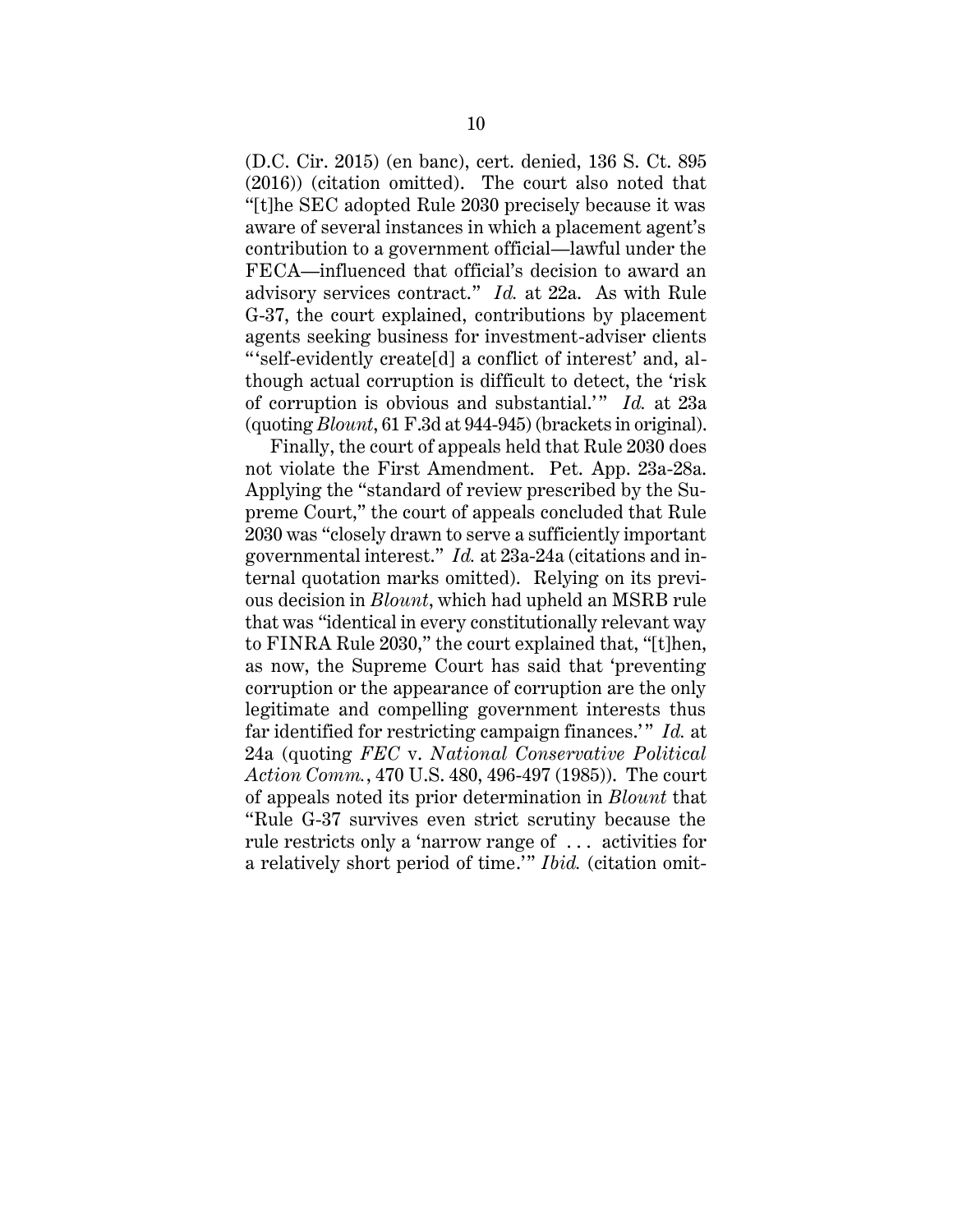ted). The court explained that, because "Rule 2030 contains identical safeguards," it was constitutional for the same reason: "its restrictions are closely drawn to further a compelling governmental interest, as can be seen in the specific instances of quid pro quo conduct identified by the SEC." *Ibid.*

The court of appeals rejected petitioner's argument that two decisions of this Court issued after *Blount*— *McCutcheon* v. *FEC*, 572 U.S. 185 (2014), and *Davis* v. *FEC*, 554 U.S. 724 (2008)—undermined its holding. The court of appeals explained that *Blount* was consistent with *McCutcheon*'s admonition "that the court must be 'particularly diligent in scrutinizing the law's fit' with the governmental interest it is supposed to serve." Pet. App. 25a (quoting *McCutcheon*, 572 U.S. at 221) (plurality opinion). Relying on *Davis*, petitioner contended that the "'disparate impact that a restriction like Rule 2030 will have on candidates running for the same seat' where one candidate is a covered official and the incumbent (or another candidate) is not" rendered Rule 2030 unconstitutional. *Ibid.* (citation omitted); see *id.* at 25a-26a. The court rejected that argument, explaining that the question in *Davis* "was not simply whether the challenged rule had a disparate effect, but whether the difference was 'justified by the primary governmental interest proffered in its defense.'" *Id.* at 26a (quoting *Davis*, 554 U.S. at 738). Here, by contrast, "any disparate effect from Rule 2030 is a feature, not a flaw, of the narrow tailoring of the Rule." *Id.* at 27a. The court accordingly concluded that "the Rule is indeed closely drawn to fit the important governmental interest behind it." *Ibid.*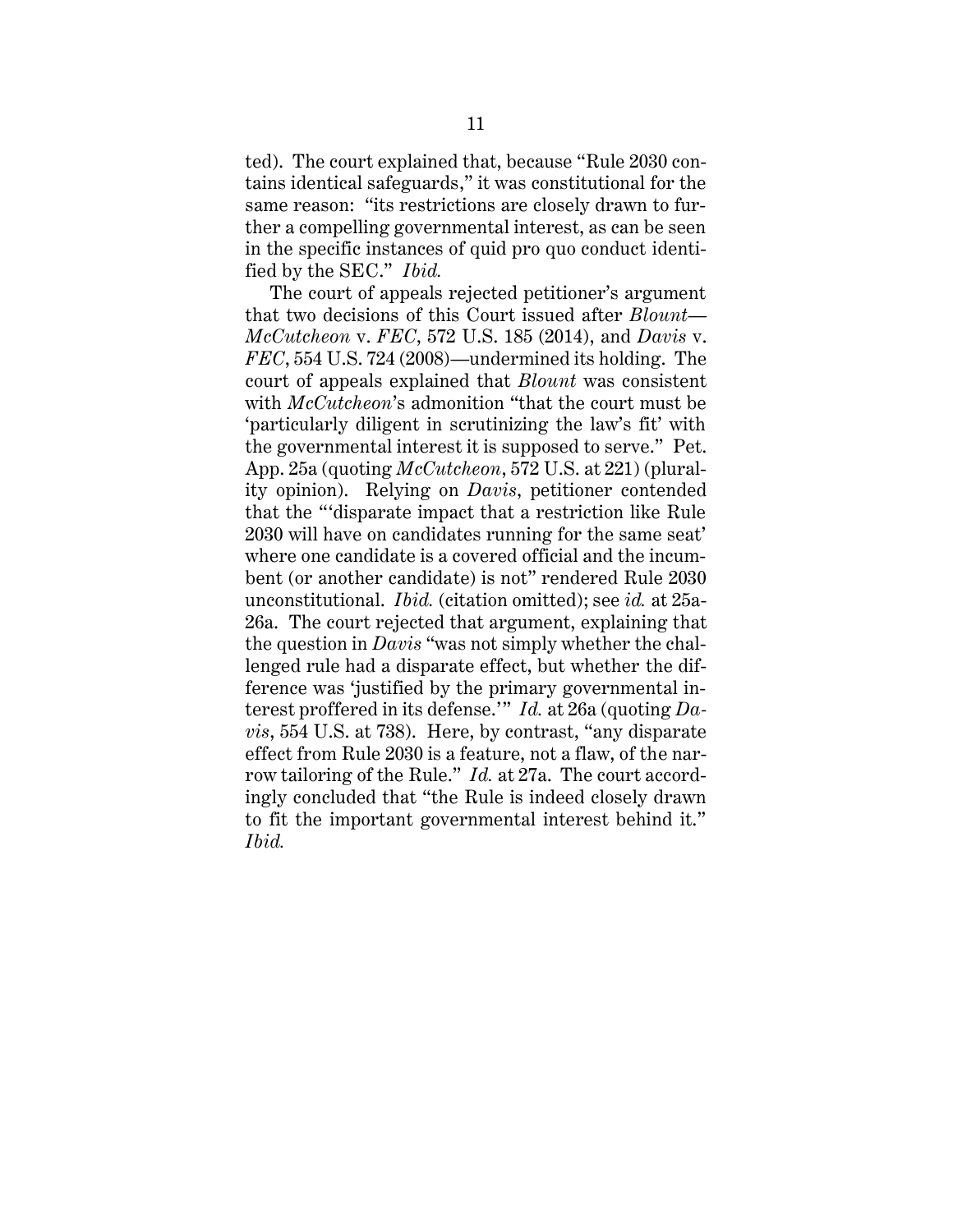#### **ARGUMENT**

The court of appeals correctly held that Rule 2030 is consistent with the First Amendment because it is closely drawn to further important governmental interests in, among other things, halting *quid pro quo* corruption and its appearance. The court also correctly held that the Commission had the power to approve Rule 2030's response to pay-to-play abuses under its statutory authority to prevent fraud, remove impediments to a free and open market, and protect investors and the public. Finally, the court correctly rejected petitioner's assertion that the Commission's action was arbitrary and capricious. The decision below does not conflict with any decision of this Court or any other court of appeals, and the serious doubts about petitioner's standing further counsel against this Court's review. The petition for a writ of certiorari should be denied.

1. a. Applying this Court's precedent, the court of appeals correctly held that Rule 2030 is consistent with the First Amendment because it is "closely drawn" to serve "'sufficiently important'" governmental interests. Pet. App. 24a (quoting *McCutcheon* v. *FEC*, 572 U.S. 185, 197 (2014)) (plurality opinion).

Petitioner acknowledges the sufficiency of the Commission's interest in halting *quid pro quo* corruption. Pet. 22 (citing *McCutcheon*, 572 U.S. at 191, 206-208) (plurality opinion). Rule 2030 discourages member firms from spending money "in connection with an effort to control the exercise of an officeholder's official duties," namely awarding investment advisory contracts. *McCutcheon*, 572 U.S. at 208 (plurality opinion). As the unanimous en banc D.C. Circuit has explained, "if there is an area that can be described as the 'heartland' of"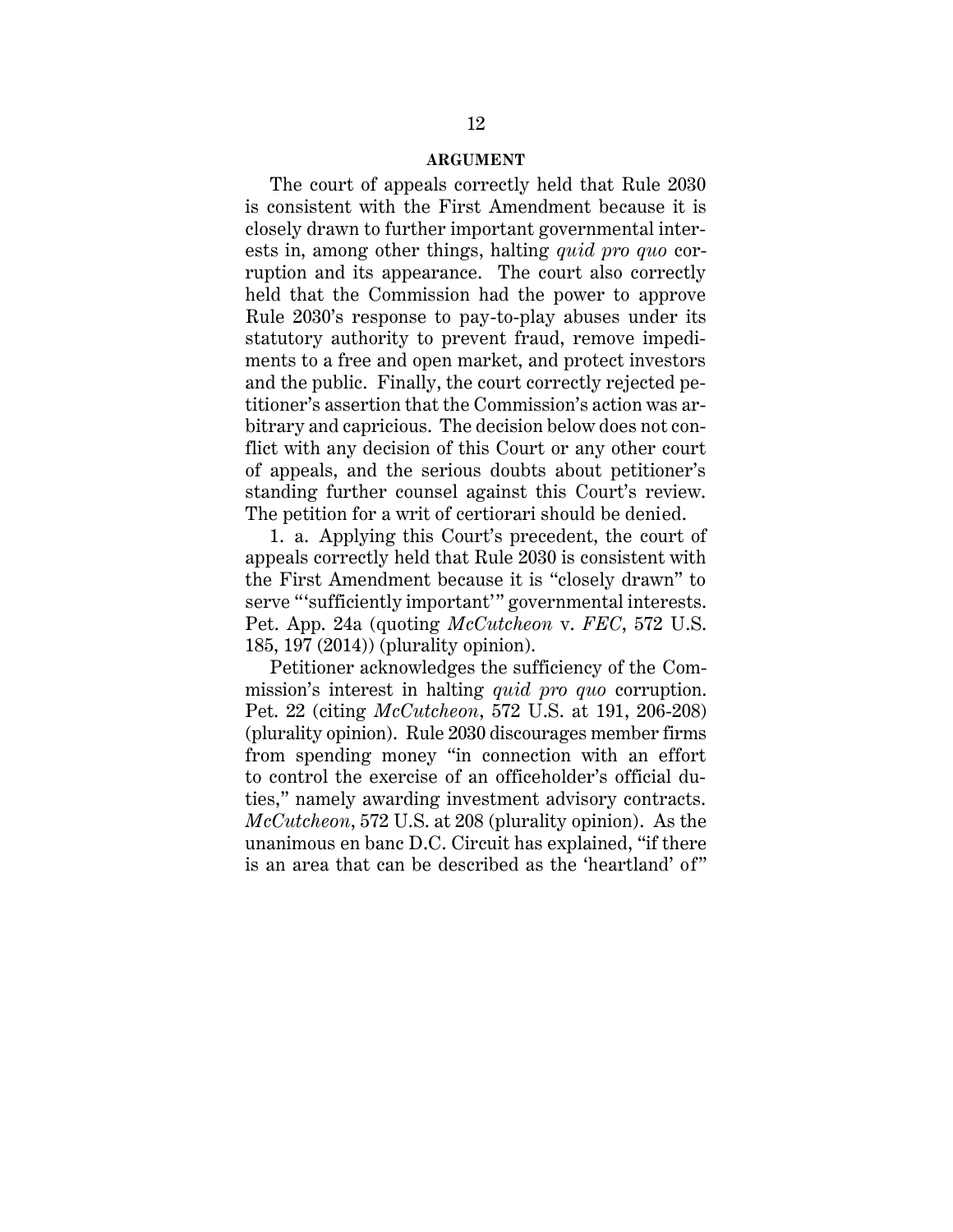concerns about *quid pro quo* corruption, "the contracting process is it." *Wagner* v. *FEC*, 793 F.3d 1, 22 (2015), cert. denied, 136 S. Ct. 895 (2016).

The Commission also has an interest in avoiding the appearance of corruption. Pet. App. 24a (citing *FEC* v. *National Conservative Political Action Comm.*, 470 U.S. 480, 496-497 (1985)); see also *McCutcheon*, 572 U.S. at 206-207 (plurality opinion). "[A] contribution made while negotiating or performing a contract looks like a quid pro quo, whether or not it truly is." *Wagner*, 793 F.3d at 22. If it appears to FINRA members and investment advisers that the contracting process is rigged, they "may be coerced to make contributions to play in that game," or "more qualified contractors may decline to play at all." *Id*. at 21.

Rule 2030 is closely drawn to further these important interests by restricting a "narrow range" of activities "for a relatively short period of time," Pet. App. 24a (citation omitted), during "which the effects of a *quid pro quo* political contribution on the selection process are expected to dissipate," *id.* at 199a. The two-year timeout applies only when broker-dealers (and a subset of their employees) make contributions to a state or local "official," a term the rule defines by reference to an individual's legal responsibility for awarding contracts to investment advisers. *Id*. at 237a; see *id.* at 215a-219a, 243a-244a. With respect to political-party fundraising, "the time-out is *not* triggered by direct contributions to political parties." *Id*. at 217a. Rule 2030 provides only that a covered person may not "solicit[] or coordinat[e] payments to a political party of a State or locality of a government entity with which the covered member is engaging in distribution or solicitation activities on behalf of an investment adviser." *Id*. at 218a.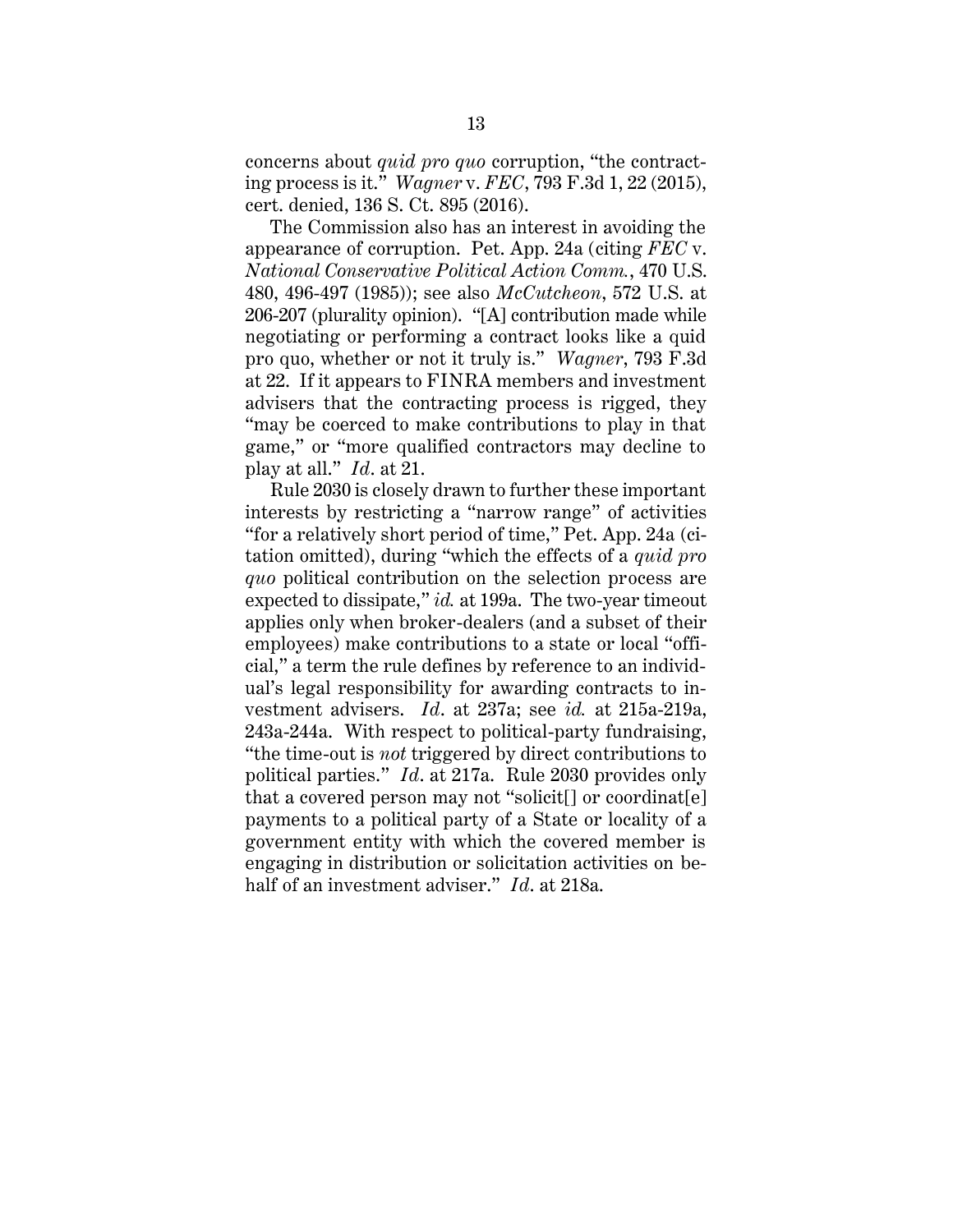Thus, Rule 2030 "constrains relations only between the two potential parties to a quid pro quo." *Blount* v. *SEC*, 61 F.3d 938, 947 (D.C. Cir. 1995), cert. denied, 517 U.S. 1119 (1996). Some contributions can be made without triggering the timeout, and the rule provides an automatic exception and a process for seeking additional exemptions. Pet. App. 238a-241a. Member firms and covered associates may make independent expenditures, volunteer personally for candidates, speak on their behalf, and solicit votes without triggering the timeout. See *McCutcheon*, 572 U.S. at 205 (plurality opinion) ("[A] supporter could vindicate his associational interests by personally volunteering his time and energy on behalf of a candidate.").

b. Petitioner does not seriously challenge the court of appeals' conclusion that Rule 2030 is closely drawn to serve important governmental interests. Instead, petitioner principally contends (Pet. 18-27) that the decision below is in tension with this Court's decisions in *McCutcheon* and in *Davis* v. *FEC*, 554 U.S. 724 (2008). That argument lacks merit.

Petitioner asserts (Pet. 18) that Rule 2030 is unconstitutional under *Davis* because Rule 2030 may sometimes have the effect of imposing "different contribution limits for different candidates campaigning for the same office." In the court of appeals, petitioner identified as an example a U.S. congressional election in which one candidate was a county legislator who could "influence the outcome of the hiring of an investment adviser by" the county, and who therefore was an "official" under the rule, even though his opponent (the incumbent Congressman) was not. Pet. App. 230a. As the court explained, petitioner's argument based on this disparity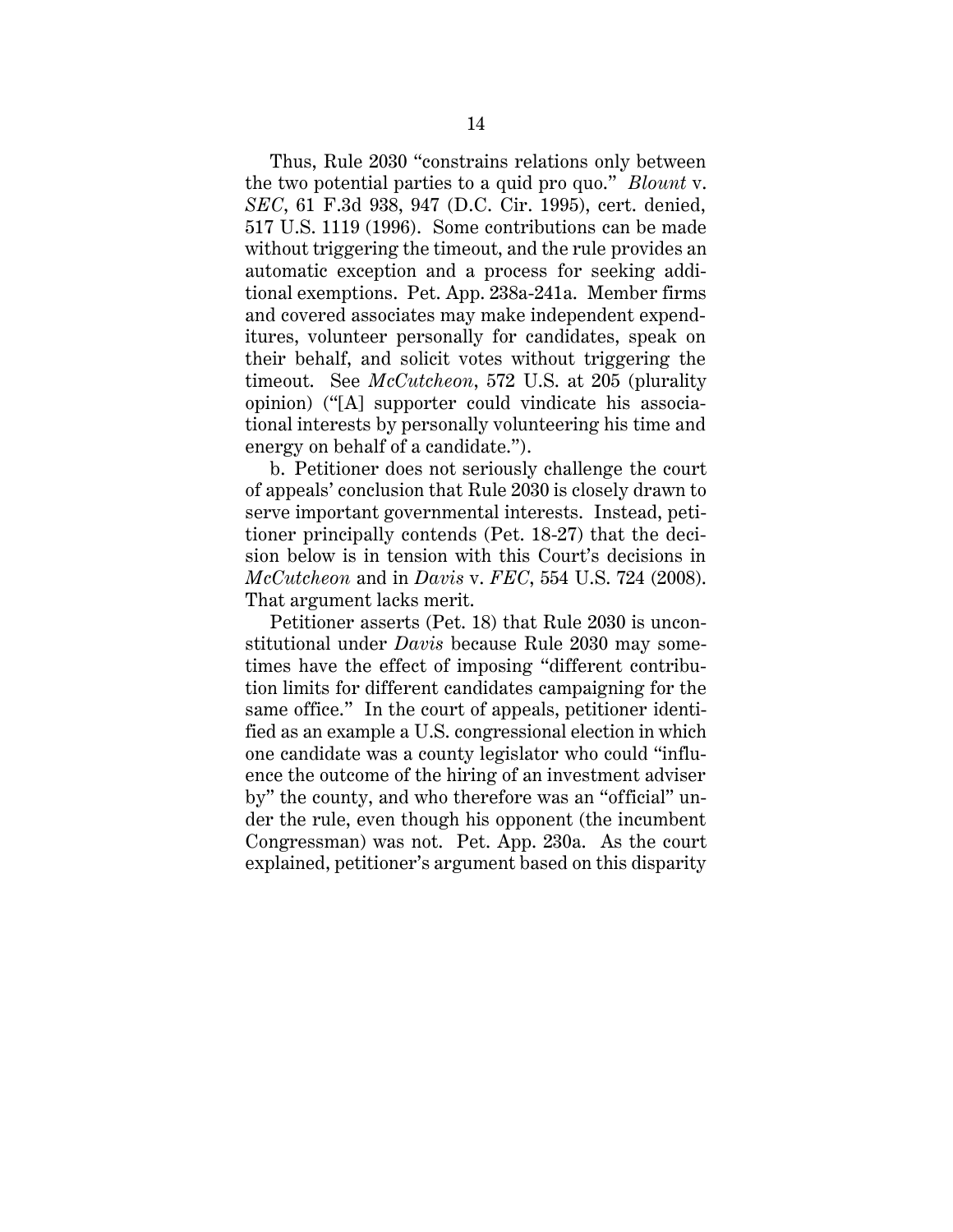"quote[s] dicta" from *Davis* while "disregard[ing its] reasoning." *Id*. at 25a.

In *Davis*, this Court struck down "a law that impose[d] different contribution limits" for self-financing candidates by raising "the limits only for the non-selffinancing candidate," and only when that candidate expended a certain amount of personal funds. 554 U.S. at 738. The Court held that the law impermissibly burdened the self-financing candidate's right to use "personal funds for campaign speech." *Id*. at 740; see, *e.g.*, *Buckley* v. *Valeo*, 424 U.S. 1, 52-53 (1976) (per curiam) (rejecting limits on expenditures of personal funds). In that context, the *Davis* Court stated it had never upheld "a law that imposes different contribution limits for candidates who are competing against each other." 554 U.S. at 738; see, *e.g.*, *Arizona Free Enter. Club's Freedom Club Pac* v. *Bennett*, 564 U.S. 721, 751-752 (2011) (describing *Davis* as rejecting burdens on "a candidate's expenditure of his own funds").

Rule 2030, by contrast, does not affect self-financing candidates—it does not regulate candidates at all—but rather regulates placement agents' receipt of compensation from investment advisers seeking business from governmental entities. In the distinctive situation that petitioner identifies, where only one candidate for a non-covered office qualifies as a Rule 2030 "official" by virtue of his current office's power, the rule's disparate treatment reflects the fact that the one candidate is susceptible to corruption in a way his opponent is not. As the court below correctly recognized, see Pet. App. 27a, any disparate burden here is justified by the important "governmental interest in eliminating corruption," as well as the other interests described above. *Davis*, 554 U.S.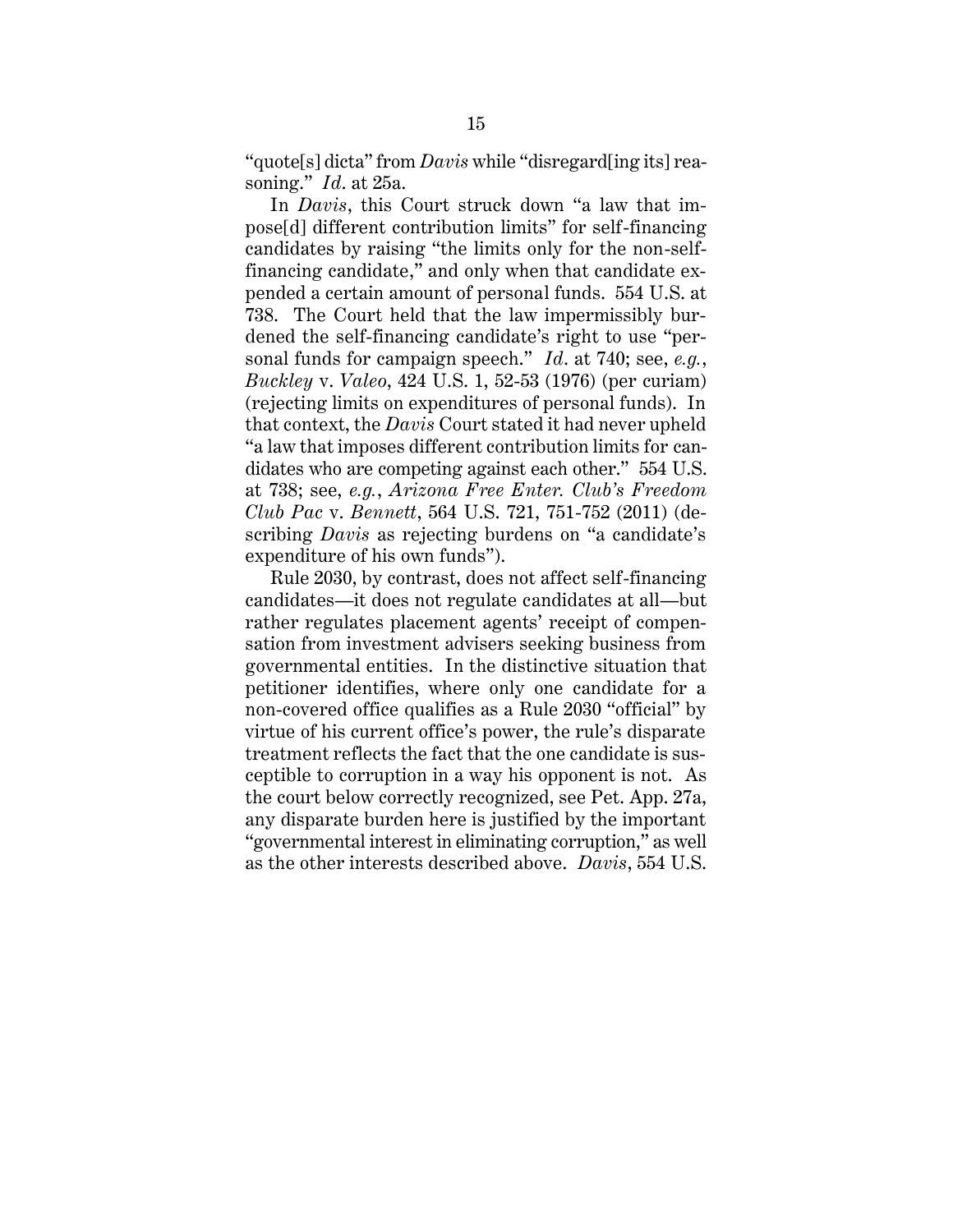at 740. Indeed, any disparity is a function of the tailoring of the rule to its purpose of halting a specific type of pay-to-play involving public pension funds, placement agents, and their investment adviser clients.<sup>2</sup>

Even if petitioner's analogy to *Davis* had merit, it would at most support an argument that Rule 2030 is invalid as applied to the particular circumstance in which one candidate in an election is an "official" under the rule but his opponent is not. Petitioner has not advanced such an as-applied challenge, however, but has argued that the rule is invalid on its face. And because petitioner is a political party, rather than a candidate or a potential placement agent, it is unclear how petitioner could establish injury from the rule's disparate application in the circumstance described above. Cf. pp. 23-24, *infra*.

Petitioner also invokes the *McCutcheon* plurality opinion's statement that a "'prophylaxis-upon-prophylaxis approach' requires that we be particularly diligent in scrutinizing the law's fit." 572 U.S. at 221 (citation omitted). But *McCutcheon* involved an aggregate limit on political contributions that was "layered on top" of the base limits prescribed by FECA, "ostensibly to prevent

 $\overline{a}$ 

<sup>2</sup> Petitioner's citation (Pet. 18) of *Riddle* v. *Hickenlooper*, 742 F.3d 922 (10th Cir. 2014), only highlights the distinction between *Davis*  and this case. The court in *Riddle* struck down (on Fifth Amendment grounds) a statute that allowed supporters of major-party candidates to give more than supporters of other candidates. *Id.* at 926. The Tenth Circuit emphasized the absence of any suggestion that write-in or minor-party candidates "were more corruptible (or appeared more corruptible) than their Republican or Democratic opponents." *Id*. at 928. By contrast, state and local officials who are responsible for or can influence the award of pension fund contracts are susceptible to potential corruption in a way that their opponents who lack such power are not. *Id*. at 928-929.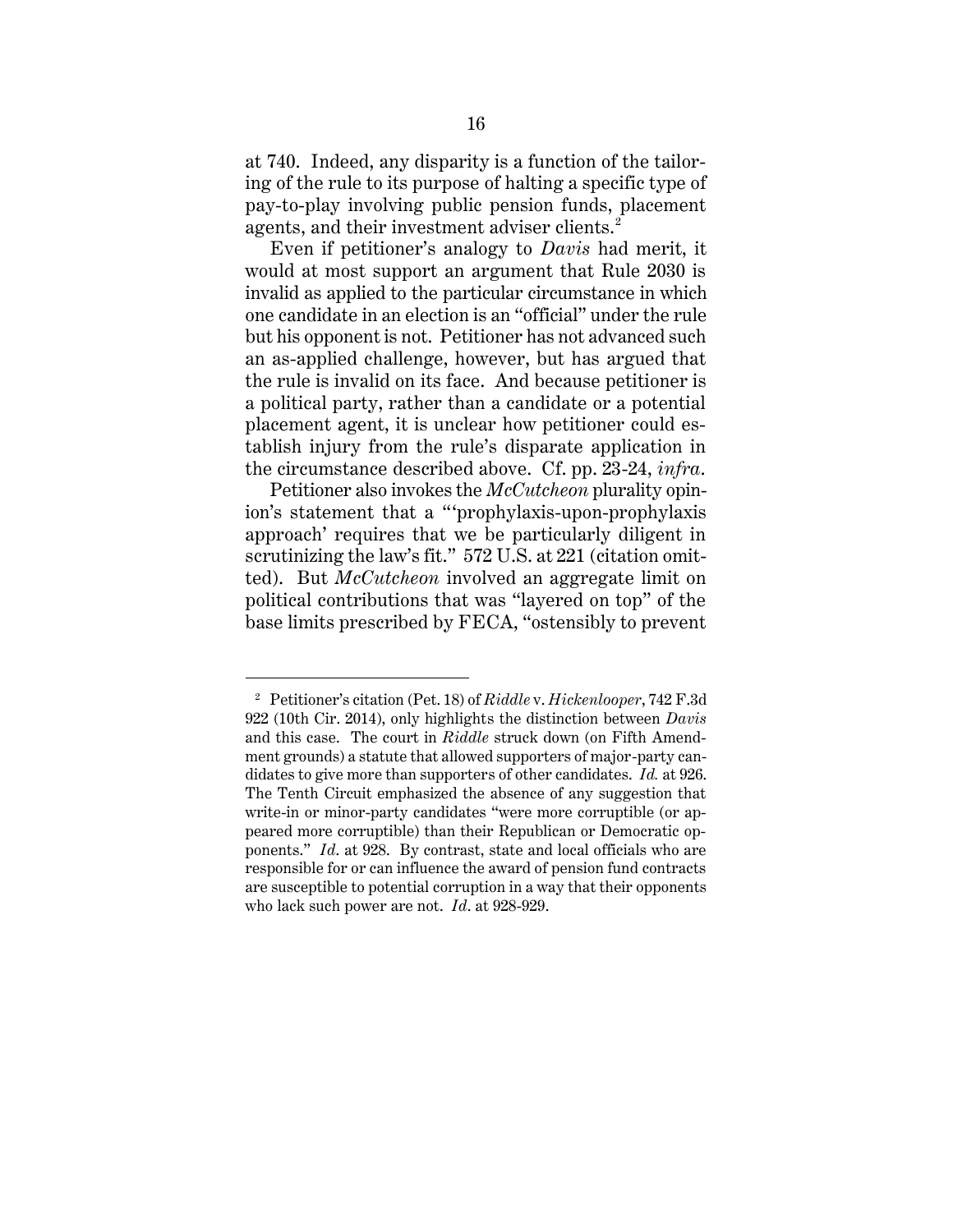circumvention of the base limits." Pet. App. 25a (quoting *McCutcheon*, 572 U.S. at 221) (plurality opinion). Thus, "the holding of *McCutcheon* is not that a belt and braces approach is necessarily unconstitutional, but that the court must be 'particularly diligent in scrutinizing the law's fit' with the governmental interest it is supposed to serve." *Ibid.* (quoting *McCutcheon*, 572 U.S. at 221) (plurality opinion). The D.C. Circuit had exercised such diligence "in *Blount* by applying strict scrutiny, a standard even more exacting than the 'closely drawn' standard \* \* \* , to evaluate the [F]irst [A]mendment claim against MSRB G-37." *Ibid.* The court correctly applied the proper standard to Rule 2030, which is "identical in every constitutionally relevant way." *Id*. at 24a.

*McCutcheon*'s statement about a "prophylaxis-uponprophylaxis approach" is also tied to the particular issues posed by aggregate limits and their relationship to base limits. Such aggregate limits have little in common with Rule 2030's targeted attempt to halt *quid pro quo* corruption and its appearance, in the specific context of placement agents, investment advisers, and the subset of officials with contracting authority for pension funds and other governmental entities that hire investment advisers. Layering a compensation restriction atop the general base limits is not fatally overinclusive "in the case of contracting" because, "[u]nlike the corruption risk when a contribution is made by a member of the general public," there "is a very specific quo for which the contribution may serve as the quid: the grant or retention of the contract." *Wagner*, 793 F.3d at 22.

2. a. The court of appeals also correctly held that approving Rule 2030 was within the SEC's statutory authority. Pet. App. 13a-21a. Rule 2030 reflects the system of "cooperative regulation" established by Section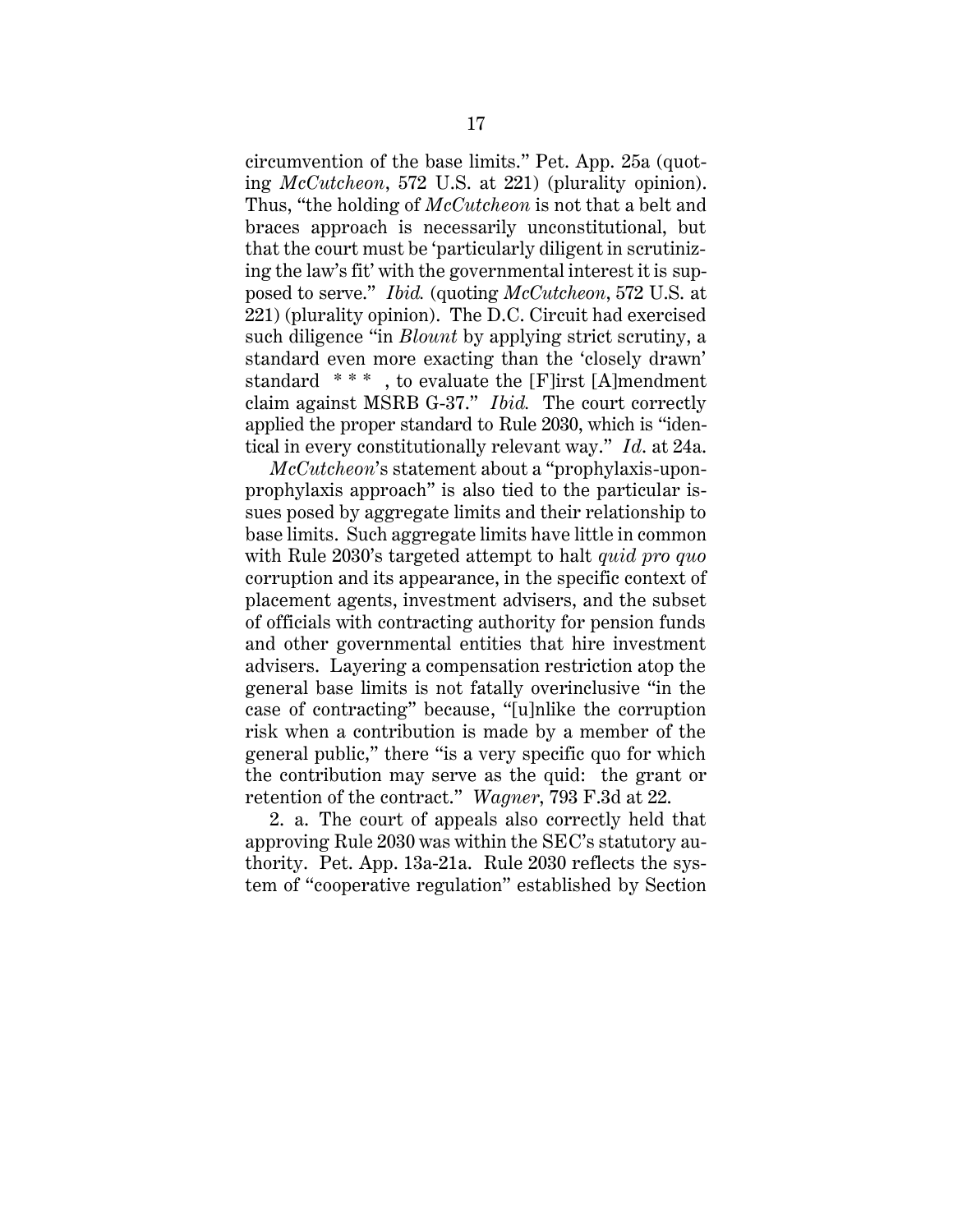15A of the Exchange Act, under which self-regulatory organizations create business-conduct rules for industry participants. H.R. Rep. No. 2307, 75th Cong., 3d Sess. 2, 4-5 (1938); see Act of June 25, 1938, ch. 677, 52 Stat. 1070; see also 15 U.S.C. 78*o*-3. To be approved by the Commission under Section 15A, FINRA's rules must be "designed to," *inter alia*, "prevent fraudulent and manipulative acts and practices, to promote just and equitable principles of trade," "to remove impediments to and perfect the mechanism of a free and open market," and "to protect investors and the public interests." 15 U.S.C. 78*o*-3(b)(6).

Pay-to-play corruption harms the investing public, particularly public pension funds and their beneficiaries. Pet. App. 193a-201a. Pay-to-play also harms FINRA members by pressuring placement agents to make contributions to candidates with contracting authority in order to compete for contracts for their clients, thereby distorting the market for placement-agent services. See *id.* at 169a-171a, 193a-201a. The two-year timeout mechanism in Rule 2030 addresses these harms by imposing a "cooling-off" period during which the effects of a *quid* will dissipate, making the *quo* less likely. *Id.*  at 199a.

b. The court of appeals' recognition of the SEC's authority to approve Rule 2030 accords with the Exchange Act's text and this Court's precedent. Petitioner observes (Pet. 29) that "[n]ot a single line of the Exchange Act mentions the regulation of campaign finance." But the court of appeals correctly viewed that absence as inconsequential, because Rule 2030 is not an attempt to regulate campaign finance or enforce campaign-finance laws at the federal, state, or local level. Rather, it reflects FINRA's effort to police its members—and only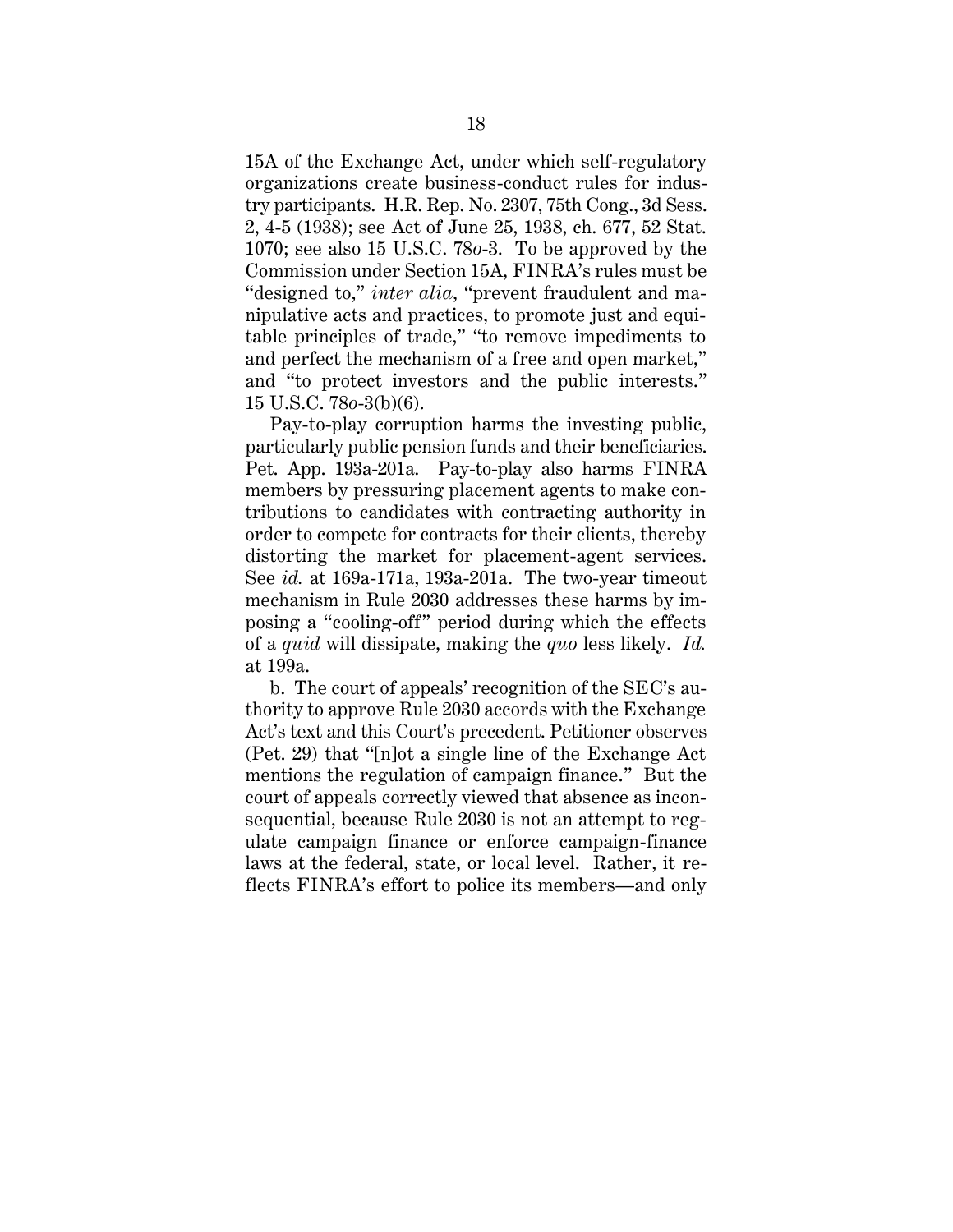its members—to prevent their use of unfair business practices. See Pet. App. 203a ("We do not understand FINRA to be engaging in broad electoral reform or trying to clean up the electoral process."). For that reason, enforcing Rule 2030—*i.e.*, pursuing an action against a member firm for accepting compensation during the timeout—would not interfere with the FEC's enforcement responsibilities. Petitioner's focus (Pet. 28) on the FEC's "exclusive jurisdiction" to enforce FECA is accordingly beside the point.

For similar reasons, FECA does not displace the Commission's authority under the Exchange Act. See Pet. App. 17a-21a. When "two statutes are capable of coexistence, it is the duty of the courts, absent a clearly expressed congressional intention to the contrary, to regard each as effective." *J. E. M. Ag Supply, Inc.* v. *Pioneer Hi-Bred Int'l, Inc.*, 534 U.S. 124, 143-144 (2001) (quoting *Morton* v. *Mancari*, 417 U.S. 535, 551 (1974)); see *POM Wonderful LLC* v. *Coca-Cola Co.*, 573 U.S. 102, 113-115 (2014). "The rarity with which [courts] have discovered implied repeals is due to the relatively stringent standard for such findings." *Matsushita Elec. Indus. Co.* v. *Epstein*, 516 U.S. 367, 381 (1996).

In *POM Wonderful*, the Court found that a claim under the Lanham Act, 15 U.S.C. 1051 *et seq.*, for misleading labeling did not conflict with the labeling provisions of the Food, Drug, and Cosmetic Act (FDCA), 21 U.S.C. 301 *et seq.*, because (1) the FDCA did not expressly preclude other federal laws, 573 U.S. at 113-114; (2) the two statutes, each with "its own scope and purpose," complemented each other, *id*. at 115; and (3) the greater specificity of one statute was not dispositive when both statutes could be implemented together, *id*. at 116-118. All three aspects of the Court*'*s reasoning demonstrate why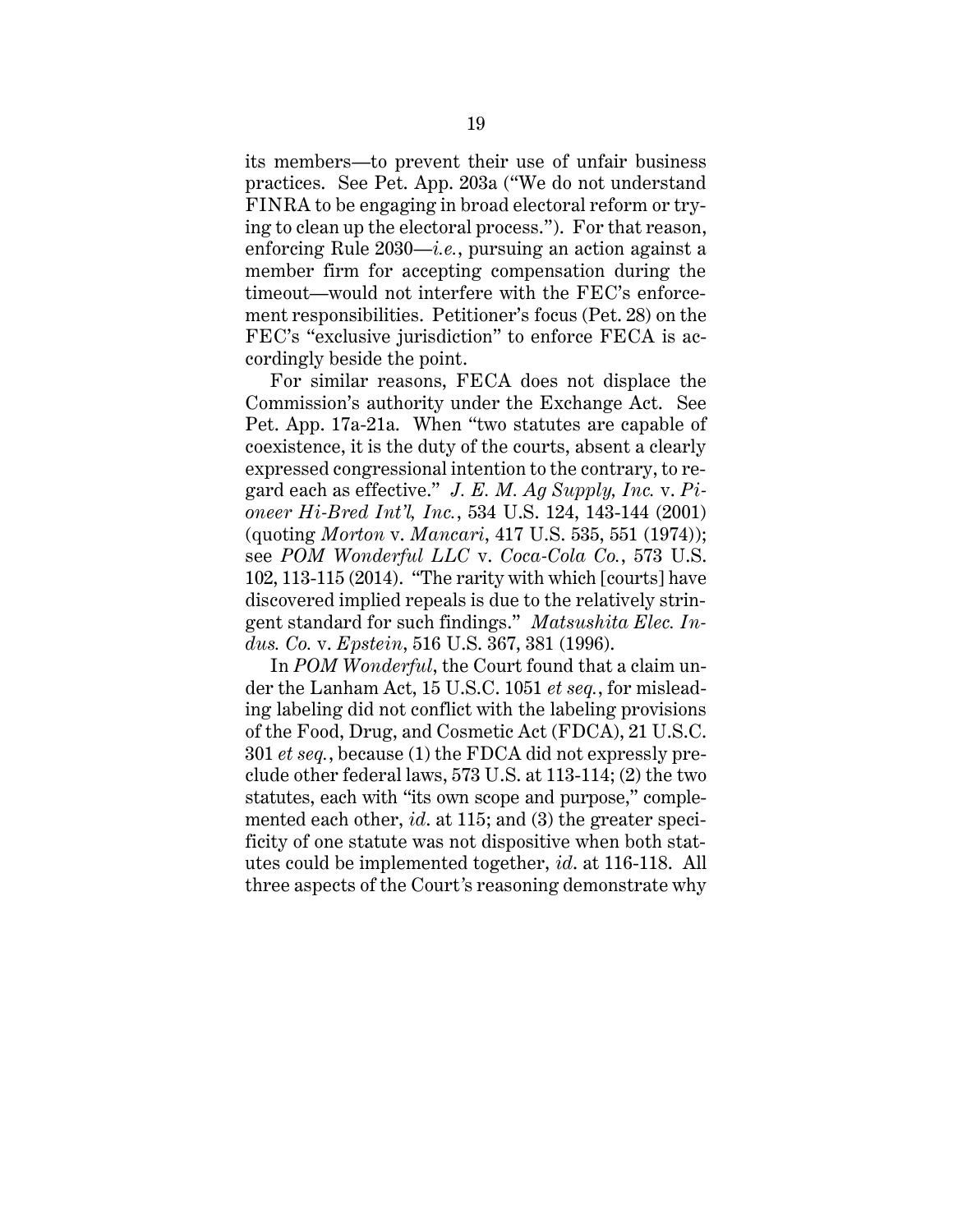FECA does not displace the Exchange Act in the context of Rule 2030. FECA does not contain any "provision addressing the preclusion of other federal laws." *Id.* at 114. And, as in *POM Wonderful*, the absence of a preclusion provision is particularly significant because FECA includes an express preemption provision regarding state law. See 52 U.S.C. 30143(a) (Supp. V 2017). "By taking care to mandate express pre-emption of some state laws, Congress if anything indicated it did not intend" FECA "to preclude requirements arising from other sources" of federal law. *POM Wonderful*, 573 U.S. at 114.

The absence of a preclusion clause in FECA also "is of special significance" because FECA and pay-to-play rules "have coexisted" for decades. *POM Wonderful*, 573 U.S. at 113. Although petitioner (Pet. 29) asserts that the SEC lacks "expertise" in this area, the Commission approved MSRB Rule G-37 nearly 25 years ago, and it has been clear since 2010 that FINRA would propose a pay-to-play rule for placement agents, see Pet. App. 7a, 195a & n.241. Yet Congress has not amended FECA to mandate "the preclusion of other federal laws," *POM Wonderful*, 573 U.S. at 114, despite having amended the election and securities laws numerous times since the Commission first addressed pay-to-play in the securities industry. *E.g.*, Dodd-Frank Wall Street Reform and Consumer Protection Act, Pub. L. No. 111-203, 124 Stat. 1376; Bipartisan Campaign Reform Act of 2002, Pub. L. No. 107-155, 116 Stat. 81; see *POM Wonderful*, 573 U.S. at 113-114 (listing statutes in which Congress could have added a preclusion clause).

FECA and the Exchange Act "complement each other" and feature "'different requirements and protections.'" *POM Wonderful*, 573 U.S. at 115 (quoting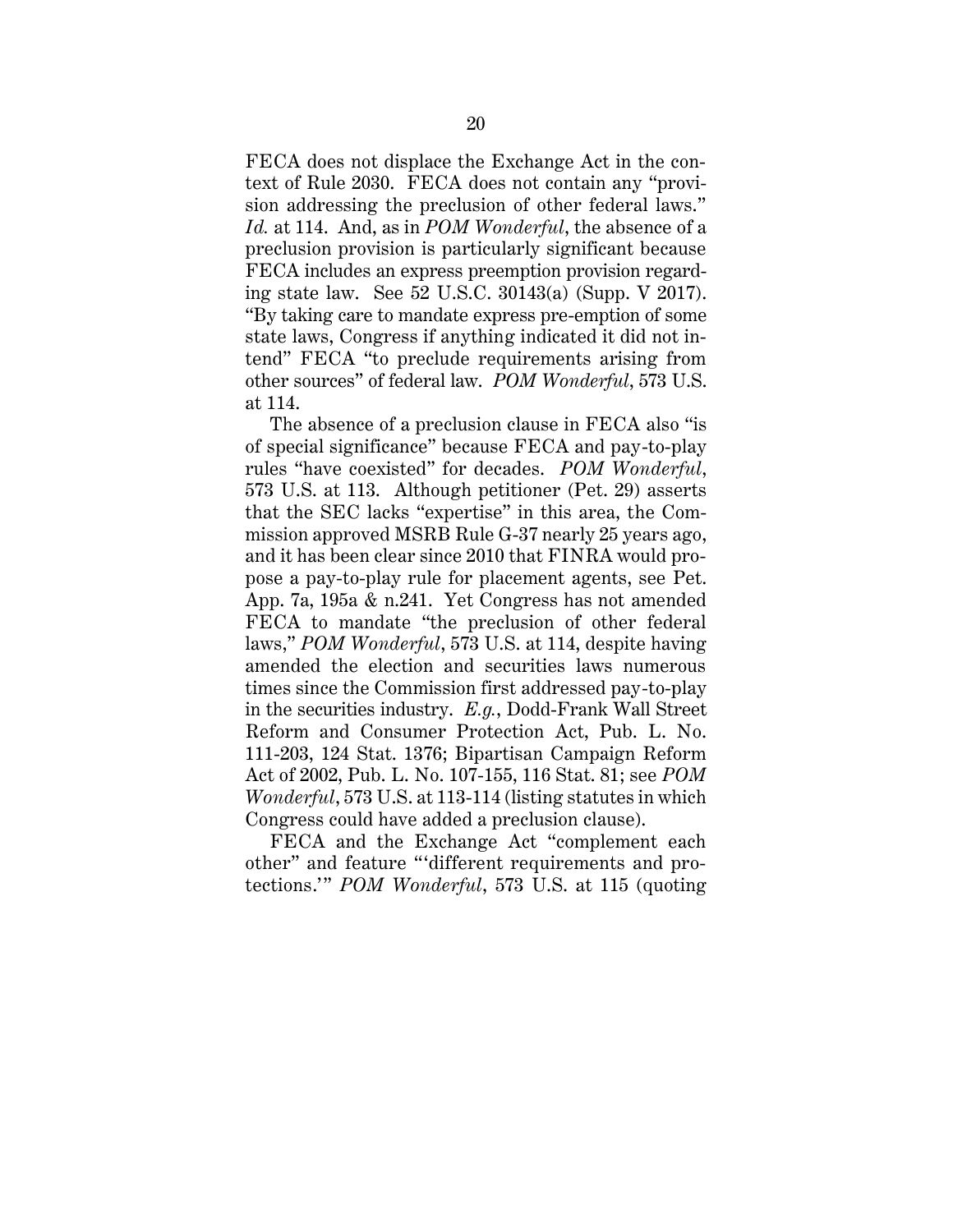*J. E. M.*, 534 U.S. at 144). To halt *quid pro quo* corruption and its appearance generally, FECA creates contribution limits that apply to the general public. *Wagner*, 793 F.3d at 8. To halt a specific form of *quid pro quo* corruption that produces unique harms to public pension funds, their beneficiaries, and the market for placement agents, Rule 2030 temporarily bars a small segment of the public—FINRA members serving as placement agents for investment advisers—from being compensated if they, or their covered associates, have recently made contributions above a de minimis amount to officials with the authority to award advisory contracts. See Pet. App. 193a-201a. And while FECA is designed to protect the integrity of *federal* elections, Rule 2030 reflects a recognition that corruption of the state and local officials who make investment decisions on behalf of their governmental bodies would subvert the distinct federal interest in the proper functioning of the investment-adviser market. Striking down Rule 2030's solution to the collective-action problem posed by payto-play in the pension-fund context "would lead to a result that Congress likely did not intend," namely "less policing" of corruption, which in this instance affects the business practices of broker-dealers, investment advisers, and public pension funds. *POM Wonderful*, 573 U.S. at 116.

Petitioner asserts (Pet. 28) that Rule 2030 conflicts with FECA because FECA authorizes contributions below the \$2700 base limit. That argument raises "practical concerns about drawing a distinction between regulations that 'specifically . . . authorize' a course of conduct and those that merely tolerate that course." *POM Wonderful*, 573 U.S. at 119 (citation omitted). FECA does not require or encourage political contributions,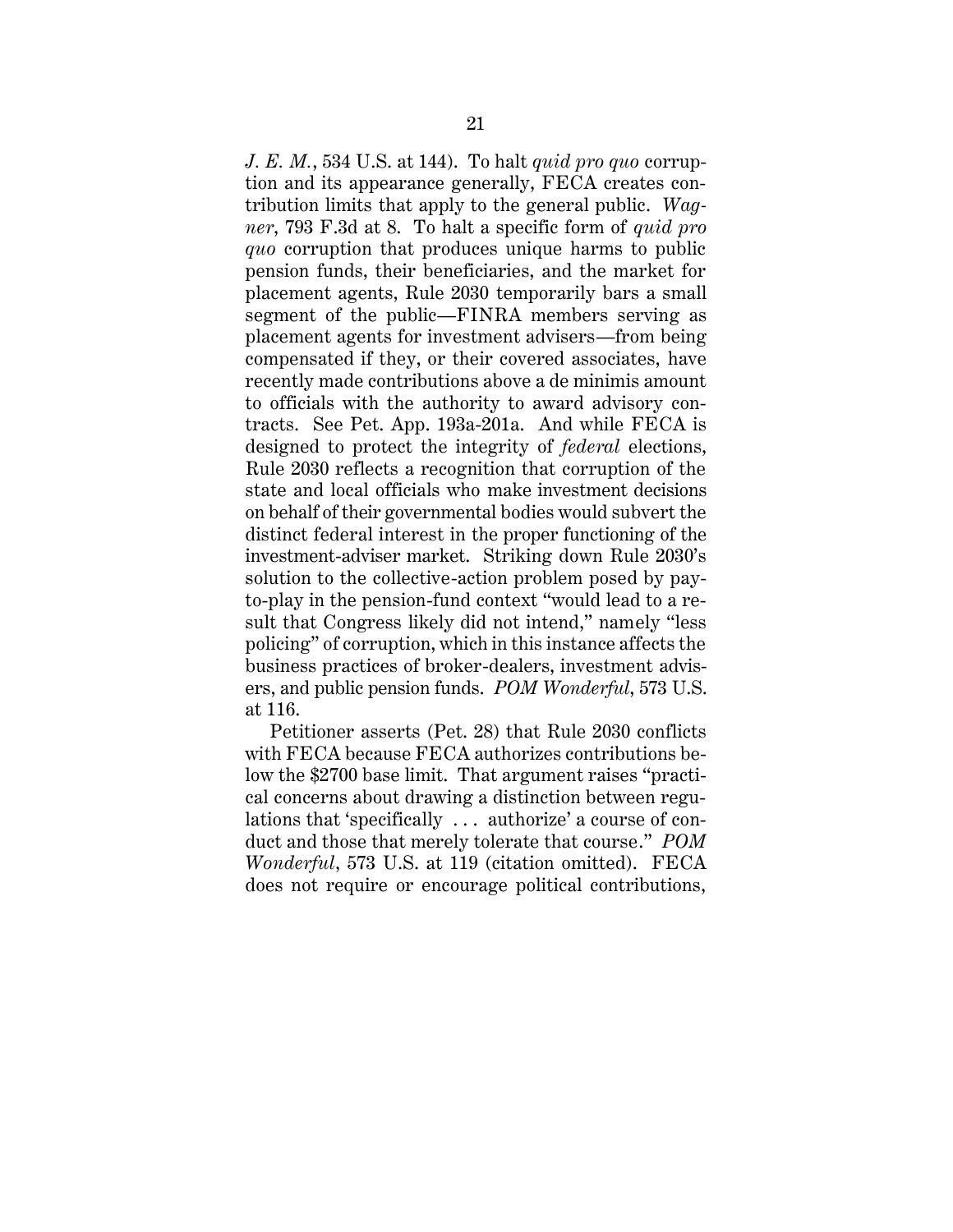but rather limits them. See *McCutcheon*, 572 U.S. at 197-198 (plurality opinion). And Rule 2030 does not contravene that limitation, since it neither requires nor authorizes contributions above FECA's limits. Petitioner is similarly wrong to assert (Pet. 27) that Congress viewed the \$2700-per-election contribution limit as the "tipping point between the lawful exercise of First Amendment rights and *large* campaign contributions that are corrupting." In *the contracting context*, Congress evidently decided that the "tipping point" is zero, since it barred all contributions by federal contractors to federal candidates. See 52 U.S.C. 30119 (Supp. V 2017) (federal contractor ban).

3. Petitioner briefly contends (Pet. 32-33) that Rule 2030 is an arbitrary and capricious exercise of the SEC's authority because the Commission failed to show that Rule 2030 targets corruption beyond that already prohibited by FECA or by federal and state laws against bribery. But it was neither arbitrary nor capricious for the Commission to determine that the federal and state laws prohibiting bribery are inadequate to address payto-play activity where such laws "deal with only the most blatant and specific attempts of those with money to influence governmental action." *Wagner*, 793 F.3d at 15 (quoting *Buckley*, 424 U.S. at 28); see Pet. App. 21a-22a. "[C]orruption and its appearance are no doubt more widespread in the contracting process than our criminal dockets reflect." *Wagner*, 793 F.3d at 15; see *id*. at 25. FECA likewise does not render the rule arbitrary and capricious, since the Commission "adopted Rule 2030 precisely because it was aware of several instances in which a placement agent's contribution to a government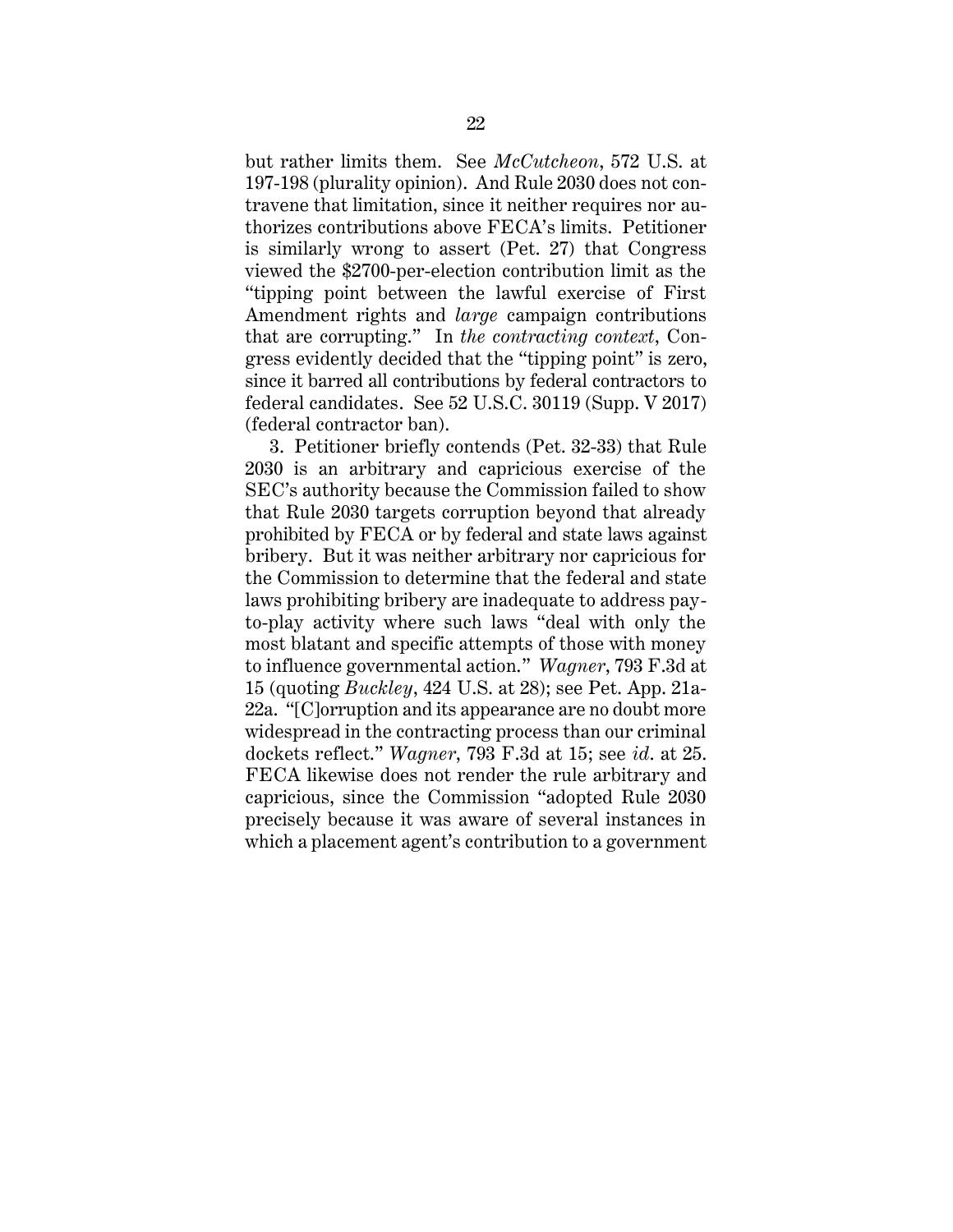official—lawful under the FECA—influenced that official's decision to award an advisory services contract." Pet. App. 22a.

4. Petitioner does not argue that the court of appeals' decision conflicts with any decision of another court. Federal and state appellate courts have consistently upheld pay-to-play laws against constitutional challenges, and this Court has repeatedly declined to review these decisions.<sup>3</sup> Rule 2030 is more narrowly tailored than many of the laws upheld in those cases, because Rule 2030 (like its model MSRB Rule G-37) is not an absolute ban or even a direct limitation on contributions, is triggered only by contributions to a small subset of candidates, and allows some amount to be contributed to any candidate without triggering the timeout. Cf., *e.g.*, *Wagner*, 793 F.3d at 3, 33-34 (upholding federal prohibition

 $\overline{a}$ 

<sup>3</sup> See, *e.g.*, *Wagner*, 793 F.3d at 3, 33-34 (upholding federalcontractor contribution ban); *Yamada* v. *Snipes*, 786 F.3d 1182, 1204- 1207 (9th Cir.) (upholding contractor ban, even when applied to candidates with no control over contracting), cert. denied, 136 S. Ct. 569 (2015); *Ognibene* v. *Parkes*, 671 F.3d 174, 179-180, 197 (2d Cir.) (upholding bans on contributions by contractors and lobbyists), cert. denied, 567 U.S. 935 (2012); *Preston* v. *Leake*, 660 F.3d 726, 729-730, 741 (4th Cir. 2011) (upholding ban on lobbyists contributing to legislative candidates); *Blount*, 61 F.3d at 944-949 (upholding MSRB Rule G-37 pay-to-play rule in municipal securities industry); *State* v. *Alaska Civil Liberties Union*, 978 P.2d 597, 617-620 (Alaska 1999) (upholding law barring contributions by lobbyists), cert. denied, 528 U.S. 1153 (2000); *Casino Ass'n* v. *State ex rel. Foster*, 820 So. 2d 494, 501-504, 509 (La. 2002) (upholding bar on contributions by casino industry), cert. denied, 537 U.S. 1226 (2003); *In re Earle Asphalt Co.*, 966 A.2d 460, 461 (N.J. 2009) (per curiam) (upholding ban on award of state contracts following contributions greater than a de minimis amount).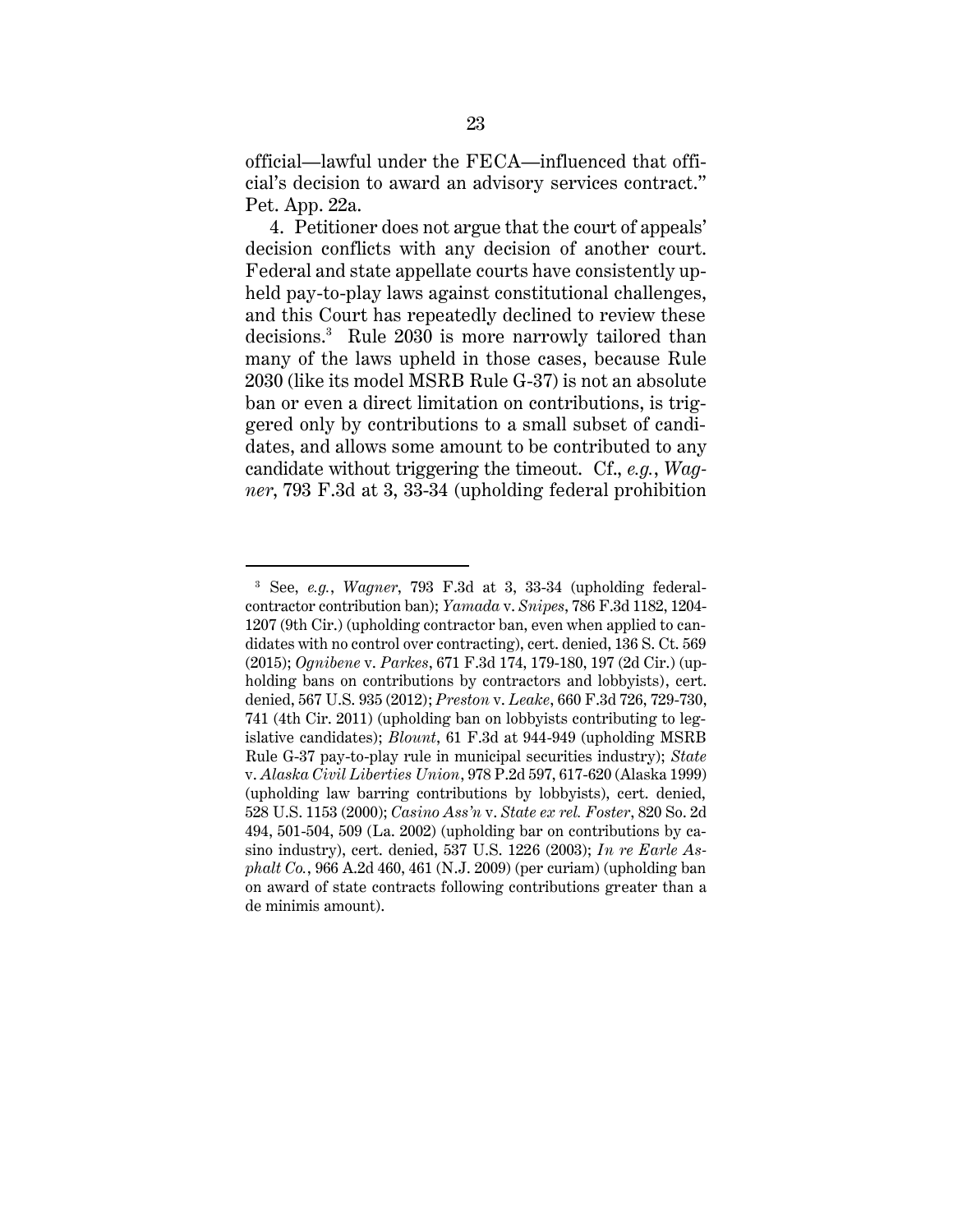on contributions by government contractors to *all* candidates for federal office, regardless of their ability to influence the award of federal contracts).

5. Finally, this case is a poor vehicle to address the questions presented because serious doubts remain about petitioner's Article III standing. As Judge Sentelle explained in dissenting on jurisdictional grounds (without addressing the merits), petitioner did not establish either that it had suffered an injury-in-fact or that any injury was caused by the Commission. See Pet. App. 29a-32a. The majority below relied on the Calcagno affidavit's assertion that, but for Rule 2030, Calcagno would have solicited contributions for the NYGOP. See *id.* at 12a-13a. But Calcagno did not state in his affidavit (see *id.* at 234a-236a) that his firm ever has served or will serve as a placement agent for investment advisers seeking contracts from the New York State pension fund, such that Rule 2030 could dissuade him from soliciting contributions to the NYGOP. That omission is significant, because Rule 2030 is triggered by the solicitation of contributions "to a political party of a state or locality of a government entity with which the covered member is engaging in, or seeking to engage in, distribution or solicitation activities on behalf of an investment adviser." *Id.* at 237a-238a.

Petitioner attempts to buttress its standing argument by advancing theories that the court below did not address. See Pet. 15 (asserting that petitioner was injured because it had to divert resources to educate candidates about Rule 2030); Pet. 15-16 (arguing that petitioner has associational standing on behalf of its candidates). Petitioner's request that this Court address these fact-intensive standing arguments in the first instance